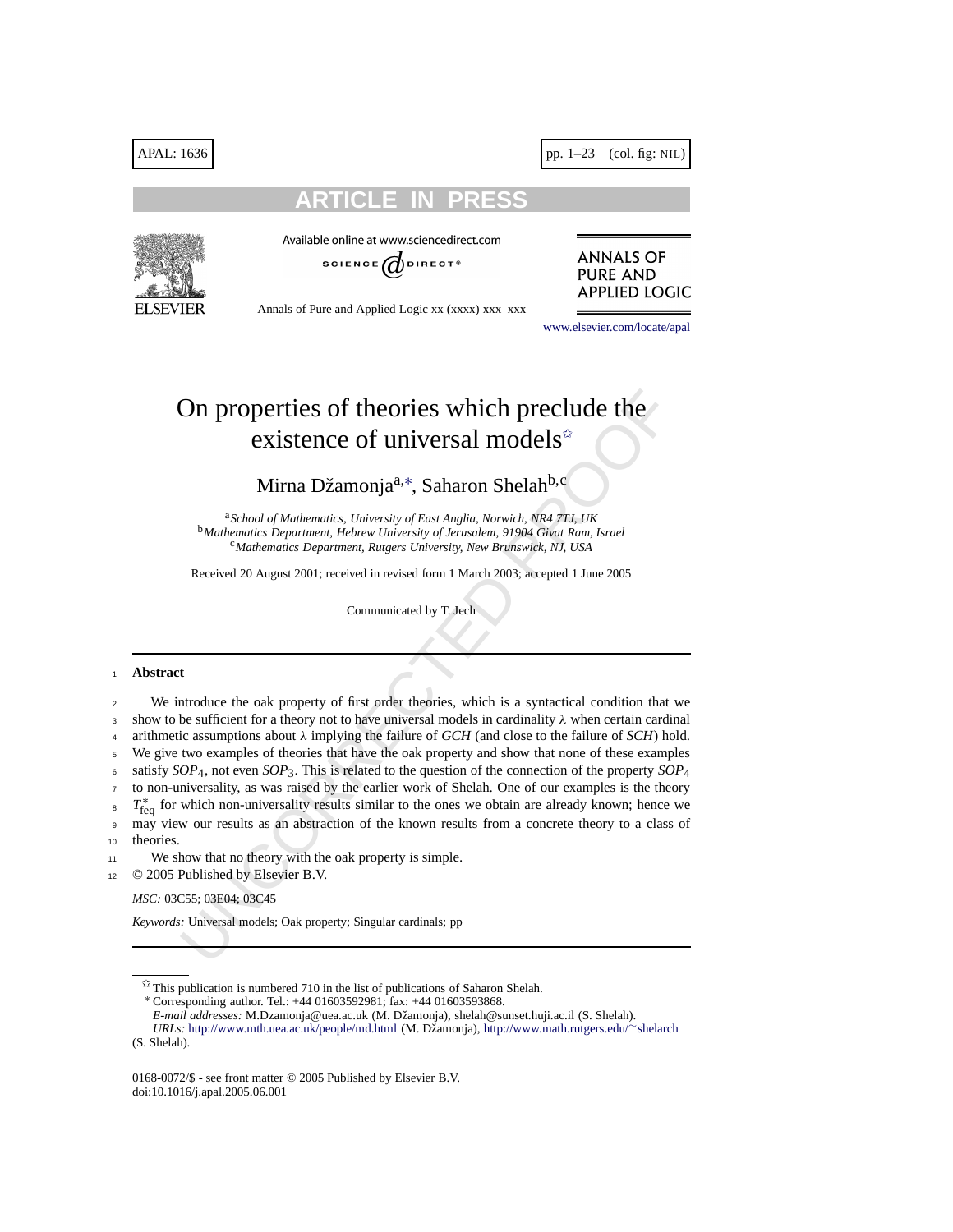

2 *M. Džamonja, S. Shelah / Annals of Pure and Applied Logic xx (xxxx) xxx–xxx*

#### **0. Introduction**

Since the very early days of the mathematics of the infinite, the existence of a universal  $\frac{2}{3}$ object in a category has been the object of continued interest to specialists in various 3 disciplines of mathematics—even Cantor's work on the uniqueness of the rational numbers 4 as the countable dense linear order with no endpoints is a result of this type. For some more  $\frac{5}{5}$ recent examples see for instance [\[1](#page-21-0)[,5](#page-22-0)]. We approach this problem from the point of view  $\frac{6}{6}$ of model theory, more specifically, classification theory, and we concentrate on first order <sup>7</sup> theories. In  $[10]$  the idea was to consider properties that can serve as good dividing lines between first order theories (in [10]; more general theories in other work). This is to be taken in the sense that useful information can be obtained both from the assumption that  $\frac{10}{10}$ a theory satisfies the property, and the assumption that it does not, and in general we may 11 expect several equivalent definitions for such properties. Preferably, there is an "outside  $12$ property" and a "syntactical property" which end up being equivalent. The special outside 13 property which was central in [10] was the number of pairwise non-isomorphic models, and <sup>14</sup> it led to considering the notions of stability and superstability. It is natural to ask whether <sup>15</sup> other divisions can be obtained using problems of similar nature. This is a matter of much <sup>16</sup> investigation and some other properties have been looked at; see for example  $[6,21]$  $[6,21]$  and  $17$ more generally [20]. One such property is universality, which is the main topic of this paper.  $\frac{1}{18}$ 

model theory, more specifically, classification theory, and we concentrate on firstness. In [10] the idea was to consider properties that can serve as good dividim<br>reven first order theories of to consider properties that In a series of papers, e.g. Kojman–Shelah [8] (see there also for earlier references), [\[9\]](#page-22-6), <sup>19</sup> Kojman [7], Shelah [16,18], Džamonja–Shelah [3], the thesis claiming the connection  $\infty$ between the complexity of a theory and its amenability to the existence of universal models <sub>21</sub> has been pursued. Further research on the subject is in preparation in Shelah's [\[23\]](#page-22-11). It 22 follows from the classical results in model theory (see [2]) that if *GCH* holds then every 23 countable first order theory admits a universal model in every uncountable cardinal, so the <sup>24</sup> question we need to ask is what happens when *GCH* fails. We may define the universality  $_{25}$ number of a theory *T* at a given cardinal  $\lambda$  as the smallest size of the family of models of  $\alpha$ *T* of size  $\lambda$  having the property that every model of *T* of size  $\lambda$  embeds into an element of  $\alpha$ the family. Hence, if *GCH* holds this number for uncountable  $\lambda$  and countable *T* is always 28 at most 1. It is usually "easy" to force a situation in which such a universality number is 29 as large as possible, namely  $2^{\lambda}$  (by adding Cohen subsets, see [8]); however assuming that  $\infty$ *GCH* fails and allowing ourselves a vague use of the words "many" and "often" for the moment, we can distinguish between those theories which for many cardinals have the largest  $32$ possible universality number in that cardinal *whenever GCH* fails, and those for which it is <sup>33</sup> possible to construct a model of set theory in which *GCH* fails, yet our theory has a small <sup>34</sup> universality number at the cardinality under consideration. This division would suggest  $35$ that the latter theories—let us call them for the sake of this introduction amenable—are of <sub>36</sub> lower complexity than the former ones. The definition of amenability can be given in more  $\frac{37}{2}$ precise terms. In the view of the preceding discussion involving the universality behaviour <sup>38</sup> in models of *GCH*, it is not surprising that this definition is expressed in terms of forcing. <sup>39</sup>

**Definition 0.1.** We say that a theory *T* is *amenable* iff whenever  $\lambda$  is an uncountable  $\alpha$ cardinal larger than the size of *T* and satisfying  $\lambda^{<\lambda} = \lambda$  and  $2^{\lambda} = \lambda^+$ , while  $\theta$  satisfies 41  $cf(\theta) > \lambda^+$ , there is a  $\lambda^+$ -cc (<  $\lambda$ )-closed forcing notion that forces  $2^{\lambda}$  to be  $\theta$  and the 42 universality number univ(*T*,  $\lambda^{+}$ ) (see [Definition 0.7\)](#page-4-0) to be smaller than  $\theta$ .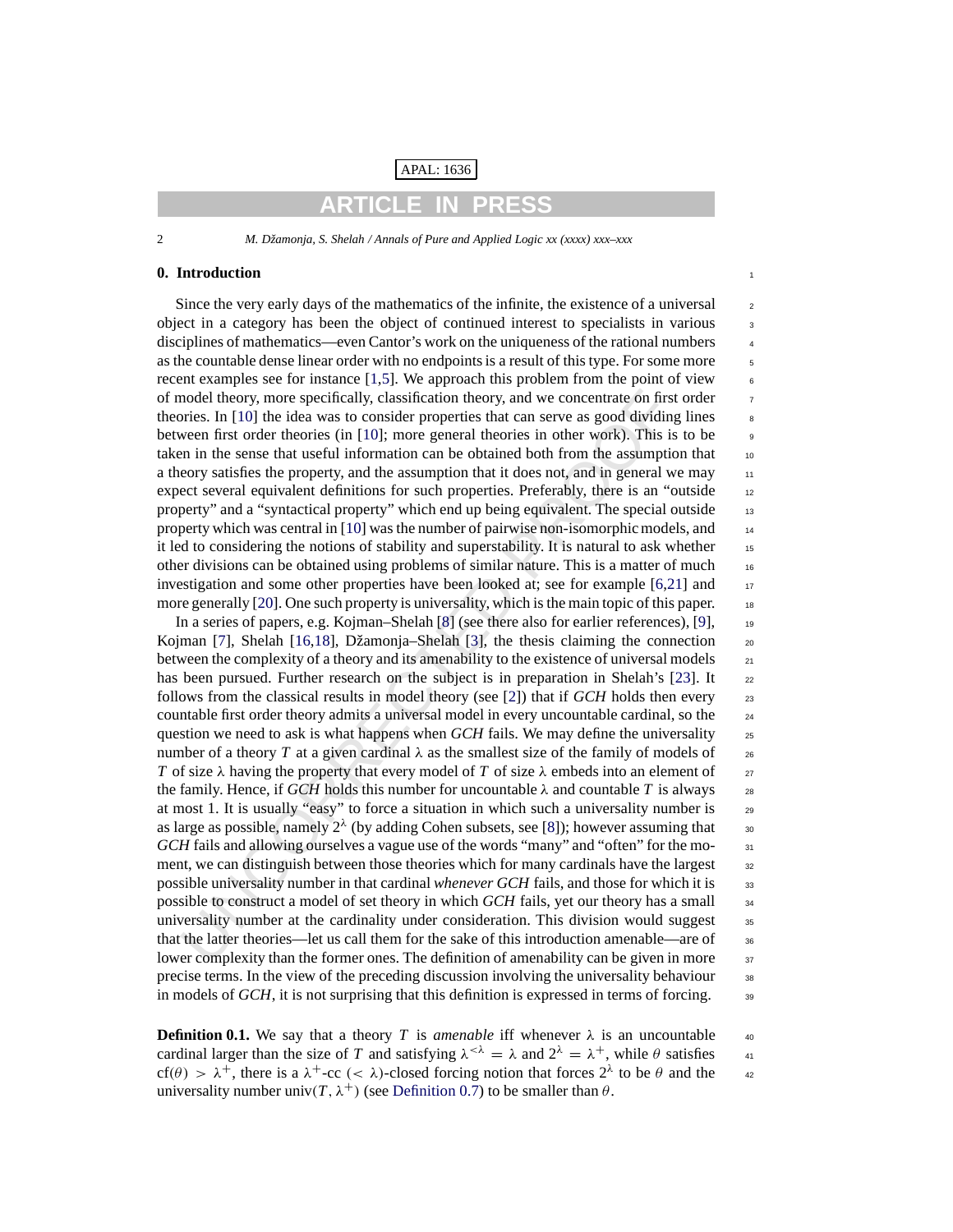# **ARTICLE IN PRESS**

*M. Džamonja, S. Shelah / Annals of Pure and Applied Logic xx (xxxx) xxx–xxx* 3

Localising this definition at a particular  $\lambda$  we define what is meant by theories that are <sup>2</sup> *amenable at* λ.

 Kojman and Shelah in [\[8\]](#page-22-5) proved that the theory of a dense linear order exhibits high non-universality behaviour, making it a prototypical example of a non-amenable theory. That is, they proved (Section 3, proof of Theorem 3.10) that the theory of a dense linear order satisfies the property described in [Definition 0.3,](#page-2-0) which we shall call high non- amenability. We shall indicate below that this name is well chosen, in the sense that high non-amenability implies the negation of amenability as introduced above. In order to define  $\theta$  high non-amenability we shall need a somewhat technical definition of a tight (κ,  $\mu$ , λ) club guessing sequence, but as this definition will be needed anyway in Section 2, we shall give the exact definition now rather than glancing over it for the sake of the introduction.

<span id="page-2-1"></span>12 **Definition 0.2.** (1) Suppose that  $\kappa < \lambda$  are regular cardinals and that  $\kappa \leq \mu < \lambda$  while *S* 13 is a stationary subset of  $\lambda$  consisting of points of cofinality  $\kappa$ . A sequence  $\langle C_\delta : \delta \in S \rangle$ <sup>14</sup> will be called *a tight [truly tight]* (κ, µ, λ) *club guessing sequence* iff

15 (i) for every  $\delta \in S$  the set  $C_{\delta}$  is a subset of  $\delta$  with otp $(C_{\delta}) = \mu$ ,

- 16 (ii) for every club *E* of  $\lambda$  there is  $\delta \in S$  such that  $C_{\delta} \subseteq E$ , and
- 17 (iii) for every  $\alpha \in \lambda$

$$
|\{C_\delta\cap\alpha:\,\delta\in S\,\,\&\,\,\alpha\in (C_\delta\setminus\lim(C_\delta))\}|<\lambda.
$$

19 [In addition to  $(i)$ – $(iii)$  above,

20 (iv)  $\sup(C_\delta) = \delta$ .]

21 (2) Suppose that λ is a regular cardinal,  $\mu$  < λ and  $\langle C_\delta : \delta \in S \rangle$  satisfies (i)–(iii) from (1) 22 with the possible exception of *S* not necessarily being a set of points of cofinality  $\kappa$  for any  $23$  fixed κ. Then we say that *(C<sub>δ</sub>* : δ ∈ *S*) is a *tight* (μ, λ) *club guessing sequence*.

<span id="page-2-0"></span><sup>24</sup> **Definition 0.3.** A theory *T* is said to be *highly non-amenable* iff for every large enough 25 regular cardinal  $\lambda$  and  $\kappa < \lambda$  such that there is a truly tight (κ, κ, λ) club guessing sequence  $\langle C_{\delta} : \delta \in S \rangle$ , the number univ(*T*, λ) is at least 2<sup>*κ*</sup>.

bility. We shall indicate below that this name is well chosen, in the sense that his<br>nearbility implies the negation of amenability as introduced above. In order to define<br>n-amenability we shall need a somewhat technica 27 Suppose that a theory *T* is both amenable and highly non-amenable, and let  $\lambda$  be a large enough regular cardinal while  $V = L$  or simply  $\lambda^{<\lambda} = \lambda$  and  $\Diamond (S^{\lambda^+}_{\lambda})$  holds. Let *P* be the forcing exemplifying that *T* is amenable. Clearly there is a truly tight  $(\lambda, \lambda, \lambda^+)$ so club guessing sequence  $\overline{C}$  in *V*, and since the forcing *P* is  $\lambda^+$ -cc, every club of  $\lambda^+$  in  $V^P$ contains a club of  $\lambda^+$  in *V*; hence  $\overline{C}$  continues to be a truly tight  $(\lambda, \lambda, \lambda^+)$  club guessing sequence in  $V^P$ . Then on the one hand we have that in  $V^P$ , univ(*T*,  $\lambda^+$ )  $\geq 2^{\lambda}$  by the high non-amenability, while univ $(T, \lambda^+) < 2^{\lambda}$  by the choice of *P*, a contradiction.

<sup>34</sup> In fact [8] proves that any theory with the strict order property is highly non-amenable. <sup>35</sup> On the other hand Shelah proved in [\[18\]](#page-22-9) that all simple theories are amenable at all successors of regular  $\kappa$  satisfying  $\kappa^{< \kappa} = \kappa$ . In that same paper Shelah introduced a hierarchy of 37 complexity for first order theories, and showed that high non-amenability appears as soon <sup>38</sup> as a certain level on that hierarchy is passed. The details of this hierarchy are described <sup>39</sup> in the following [Definition 0.8,](#page-4-1) but for the moment let us just mention the fact that the 40 hierarchy describes a sequence  $SOP_n$  ( $3 \le n < \omega$ ) of properties of increasing strength such that the theory of a dense linear order possesses all the properties, while on the other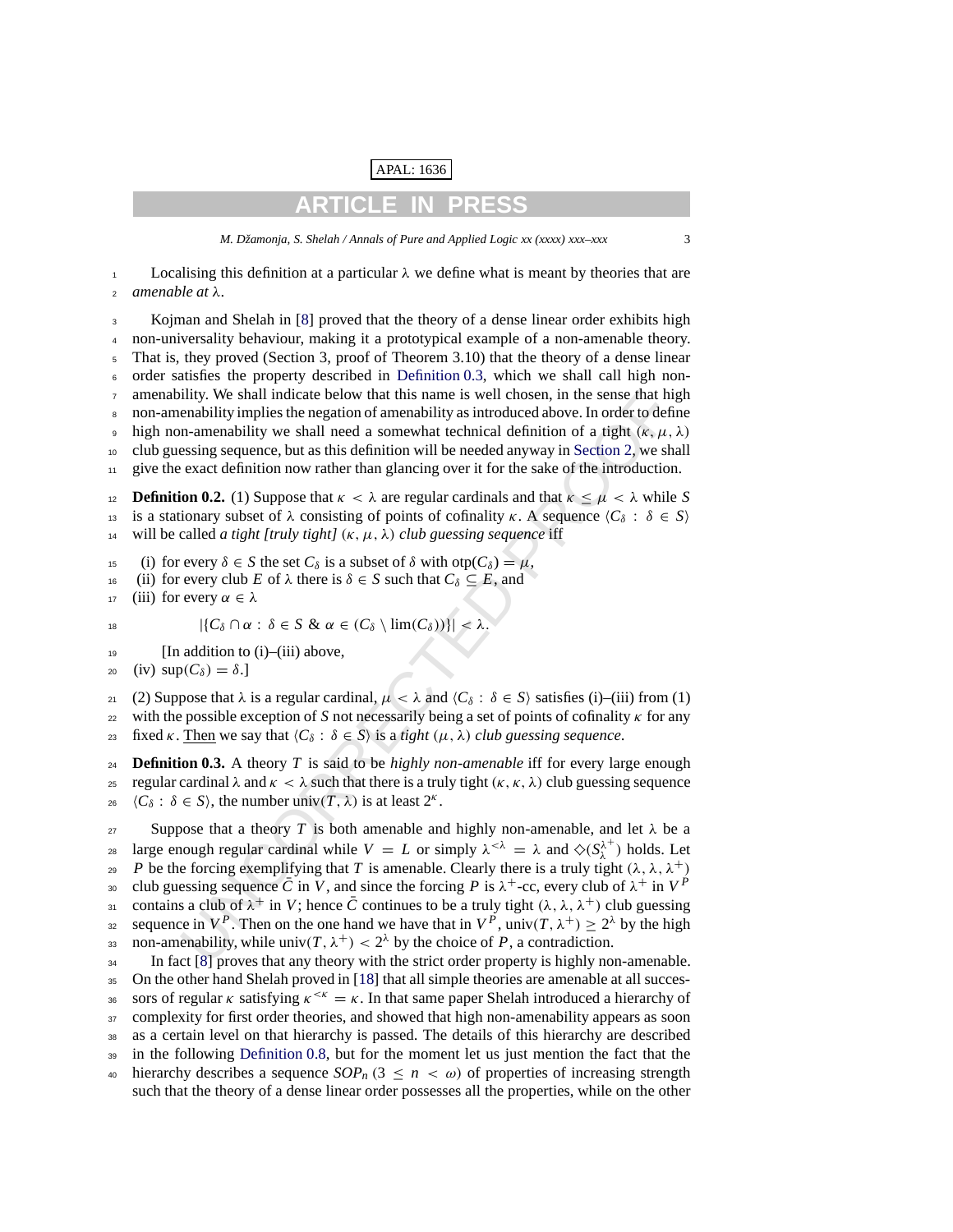### **ARTICLE IN PRESS**

#### 4 *M. Džamonja, S. Shelah / Annals of Pure and Applied Logic xx (xxxx) xxx–xxx*

hand no simple theory can have the weakest among them,  $SOP_3$ . Shelah proved in [\[18](#page-22-9)]  $\rightarrow$ that the property  $SOP_4$  of a theory *T* implies that *T* exhibits the same non-universality 2 results as the theory of a dense linear order; in other words it is highly non-amenable. In 3 the light of these results it might then be asked whether  $SOP_4$  is a characterisation of high  $44$ non-amenability, that is whether all highly non-amenable theories also have *SOP*<sub>4</sub>.

In the tendmin open unter unis investigation). However we provide a pantial mini-act entants open uniter unis investigation. The section of the singular continuing a result of Shelah about the theory  $T_{\rm eq}^*$  of infinit The results available in the literature do not provide a counter-example, and the question in fact remains open after this investigation. However we provide a partial solution  $\overline{7}$ by continuing a result of Shelah about the theory  $T_{\text{feq}}^*$  of infinitely many indexed independent equivalence relations,  $[16]$ . It is proved there that this particular theory exhibits  $\frac{9}{9}$ a non-amenability behaviour provided that some cardinal arithmetic assumptions close to  $\frac{10}{10}$ the failure of the singular cardinal hypothesis *SCH* are satisfied (see Section 1 for details). This does not necessarily imply high non-amenability, as it was proved also in [16] that this  $\frac{12}{10}$ theory is in fact amenable at any cardinal which is the successor of a cardinal  $\kappa$  satisfying  $\frac{1}{3}$  $\kappa^{< K} = \kappa$ . Here we generalise the first of these two results by defining a property which implies such non-amenability results and is possessed by  $T_{\text{feq}}^*$ . This property is called the oak property, as its prototype is the model completion of Th $(M_{\lambda,\kappa,f,g})$ , a theory connected to that of the tree <sup> $\kappa \geq \lambda$ </sup> (for details see Example 1.3). The oak property cannot be made a part of  $\eta$ the  $SOP_n$  hierarchy, as we exhibit a theory which has oak, and is  $NSOP_3$ , while the model <sup>18</sup> completion of the theory of triangle-free graphs is an example of a  $SOP<sub>3</sub>$  theory which does not satisfy the oak property. On the other hand we prove at the end of Section 1 that no oak 20 theory is simple. We also exhibit a close connection between  $T_{\text{feq}}^*$  and  $\text{Th}(M_{\lambda,\kappa,f,g})$ . These 21 results indicate that in order to make the connection between the high non-amenability, 22 amenability and the  $SOP_n$  hierarchy more exact one needs to consider the failure of  $SCH$  23 as a separate case. In addition the oak property not being compatible with the  $SOP_n$  hierarchy gives new evidence that this hierarchy does not exhaust the unstable theories that do 25 not have the strict order property. Note that in [[18], 2.3(2)] there is an example of a first  $\frac{26}{26}$ order theory that satisfies the strong order property but not the strict order property (and 27 the strong order property implies all  $SOP_n$ , though it is not implied by their conjunction). 28

To finish this introduction, let us summarise the connection between the cardinal arith- <sup>29</sup> metic and the universality number that is shown in this paper (a more detailed discussion of  $\frac{30}{20}$ this can be found at the end of Section 2). Firstly, by classical model theory, if *GCH* holds <sup>31</sup> then the universality number of any first order theory of size  $\langle \lambda \rangle$ , at any cardinal  $\geq \lambda$ , is  $\frac{32}{2}$ 1—hence the situation is trivialised. Similarly, the results that we have here on sufficient  $\frac{33}{2}$ conditions for non-amenability trivialise if the Strong Hypothesis *StH* of Shelah holds [\[15](#page-22-13)] <sup>34</sup> because the conditions are never satisfied. *StH* says that  $pp(\mu) = \mu^+$  for every singular  $\mu$ ; <sup>35</sup> hence  $cf([\mu]^{< \kappa}, \subseteq) \leq \mu^+$  for every  $\kappa < \mu$ , so *StH* implies the Singular Cardinal Hypothesis *SCH* (it is itself implied by  $\neg$ 0<sup> $\sharp$ </sup>). However, if *StH* fails, say  $\kappa$ ,  $\lambda$  regulars satisfy that <sup>37</sup> for some singular  $\mu$  we have  $cf(\mu) = \kappa$  and  $\mu^+ < \lambda$  while  $pp(\mu) > \lambda$ , for all we know s the results here hold and are not trivial, in the sense that not only do all known consistency  $\frac{39}{20}$ proofs of the failure of *StH* show this, but it is not known whether it is consistent to have <sup>40</sup> the failure of *StH* and at the same relevant cardinals a failure of our assumptions.

Let us now commence the mathematical part of the paper by giving some background  $42$ notions which will be used in the main sections of the paper, starting with some classical 43 definitions of model theory.  $\frac{44}{40}$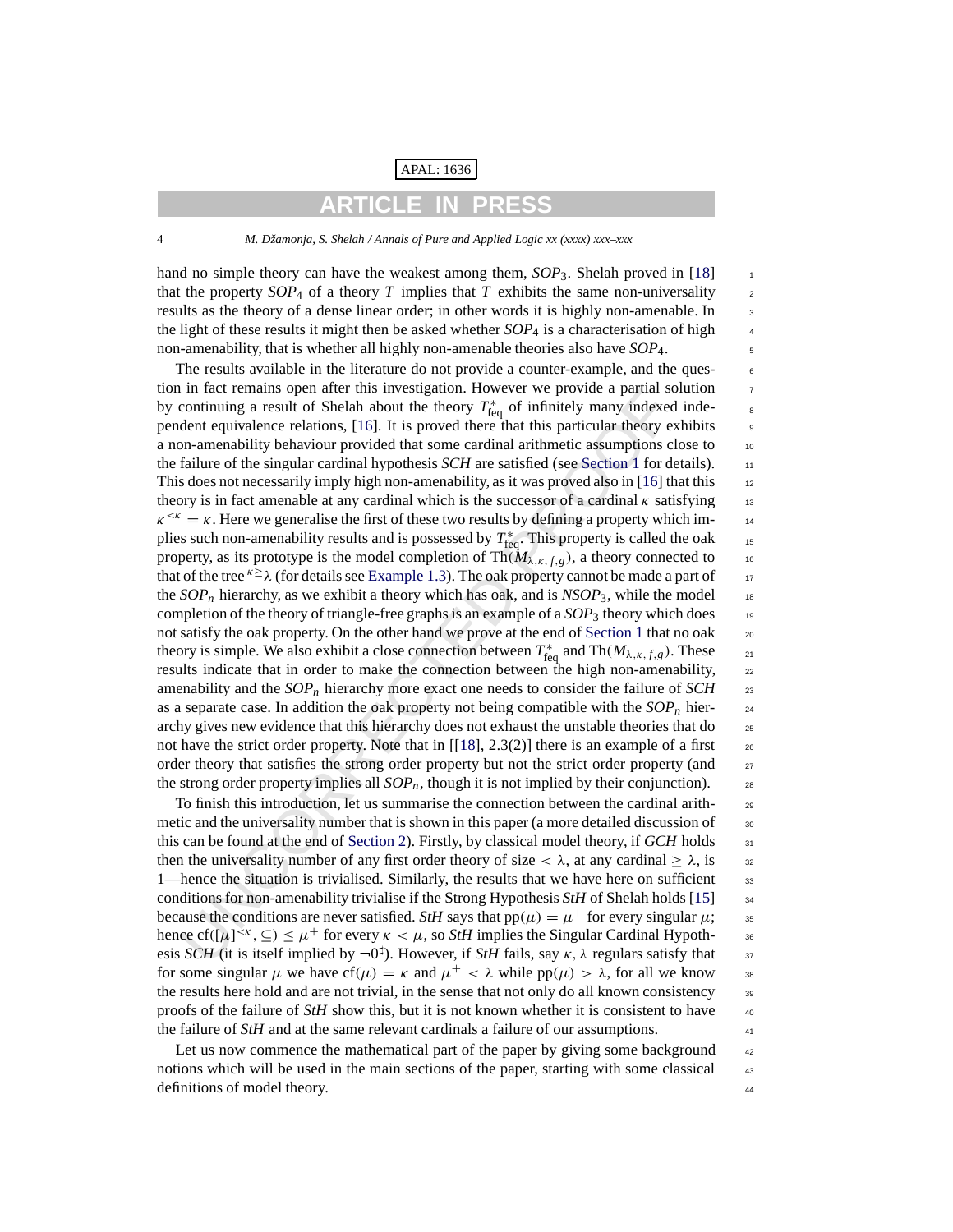# **ARTICI**

*M. Džamonja, S. Shelah / Annals of Pure and Applied Logic xx (xxxx) xxx–xxx* 5

<sup>1</sup> **Convention 0.4.** A theory in this paper means a first order complete theory, unless <sup>2</sup> otherwise stated. Such an object is usually denoted by *T* .

ve mention have size less than the saturation number of **c**. We let  $\vec{k} = \vec{k}(\mathfrak{C}_T)$  be<br>  $\vec{k}$ , so this cardinal is larger than any other cardinal mentioned in connection with<br>
or a formula  $\varphi(\vec{x}; \vec{a})$  we let  $\varphi$ 3 **Notation 0.5.** (1) Given a theory *T*, we let  $C = C_T$  stand for "the monster model", i.e. a <sup>4</sup> saturated enough model of *T* . As is usual, we assume without loss of generality that all our <sup>5</sup> discussion takes place inside some such model, so all expressions to the extent "there is",  $\epsilon$  "exists" and " $\models$ " are to be relativised to this model, all models are  $\prec$  **C**, and all subsets of 7 C that we mention have size less than the saturation number of C. We let  $\bar{k} = \bar{k}(\mathfrak{C}_T)$  be the  $\epsilon$  size of C, so this cardinal is larger than any other cardinal mentioned in connection with *T*.  $\theta$  (2) For a formula  $\varphi(\bar{x}; \bar{a})$  we let  $\varphi$  (ξ;  $\bar{a}$ ) be the set of all tuples  $\bar{b}$  such that  $\varphi[\bar{b}; \bar{a}]$  holds <sup>10</sup> in C.

**Definition 0.6.** (1) The tuple  $\bar{b}$  is *defined by*  $\varphi(\bar{x}; \bar{a})$  if  $\varphi(\mathfrak{C}; \bar{a}) = {\bar{b}}$ . It is defined by the type *p* if  $\bar{b}$  is the unique tuple which realises *p*. It is definable over *A* if tp( $\bar{b}$ , *A*) defines it. 13 (2) The formula  $\varphi(\bar{x}; \bar{a})$  is *algebraic* if  $\varphi(\mathfrak{C}; \bar{a})$  is finite. The type *p* is algebraic if it is realised by finitely many tuples only. The tuple  $\bar{b}$  is algebraic over *A* if tp( $\bar{b}$ , *A*) is.

<sup>15</sup> (3) The *definable closure* of *A* is

 $dcl(A) \stackrel{\text{def}}{=} \{b : b \text{ is definable over } A\}.$ 

<sup>17</sup> (4) The *algebraic closure* of *A* is

acl(*A*)  $\stackrel{\text{def}}{=} \{b : b \text{ is algebraic over } A\}.$ 

19 (5) If  $A = \text{acl}(A)$ , we say that *A* is *algebraically closed*. When dcl(*A*) and acl(*A*)  $20$  coincide,  $cl(A)$  denotes their common value.

<span id="page-4-0"></span>**Definition 0.7.** (1) For a theory *T* and a cardinal  $\lambda$ , models  $\{M_i : i < i^*\}$  of *T*, each of

size λ, are *jointly universal* iff for every *N* a model of *T* of size λ there is an  $i < i^*$  and an isomorphic embedding of  $N$  into  $M_i$ .

(2) For *T* and  $\lambda$  as above,

univ(*T*,  $\lambda$ )  $\stackrel{\text{def}}{=} \min\{|\mathcal{M}| : \mathcal{M} \text{ is a family of jointly }\}$ universal models of *T* of size  $\lambda$ .

<span id="page-4-1"></span>24 To make Definition 0.7 more readable, note that univ(*T*,  $\lambda$ ) = 1 iff there is a universal 25 model of *T* of size  $\lambda$ . The following is the main definition of Shelah's [18].

26 **Definition 0.8** (*Shelah, [18]*). Let  $n \geq 3$  be a natural number.

27 (1) A formula  $\varphi(\bar{x}, \bar{y})$  is said to exemplify the *n*-*strong order property*, *SOP<sub>n</sub>* if  $lg(\bar{x})$  =

 $log(\bar{y})$ , and there are  $\bar{a}_k$  for  $k < \omega$ , each of length  $lg(\bar{x})$  such that

29 (a)  $\models \varphi[\bar{a}_k, \bar{a}_m]$  for  $k < m < \omega$ ,

 $\mathbf{a}_0$  (b)  $\models \neg(\exists \bar{x}_0, \dots, \bar{x}_{n-1})[\bigwedge \{\varphi(\bar{x}_\ell, \bar{x}_k) : \ell, k < n \text{ and } k = \ell + 1 \mod n\}].$ 

31 *T* has  $SOP_n$  if there is a formula  $\varphi(\bar{x}, \bar{y})$  exemplifying this.

(2) A theory that does not possess  $SOP_n$  is said to have  $NSOP_n$ .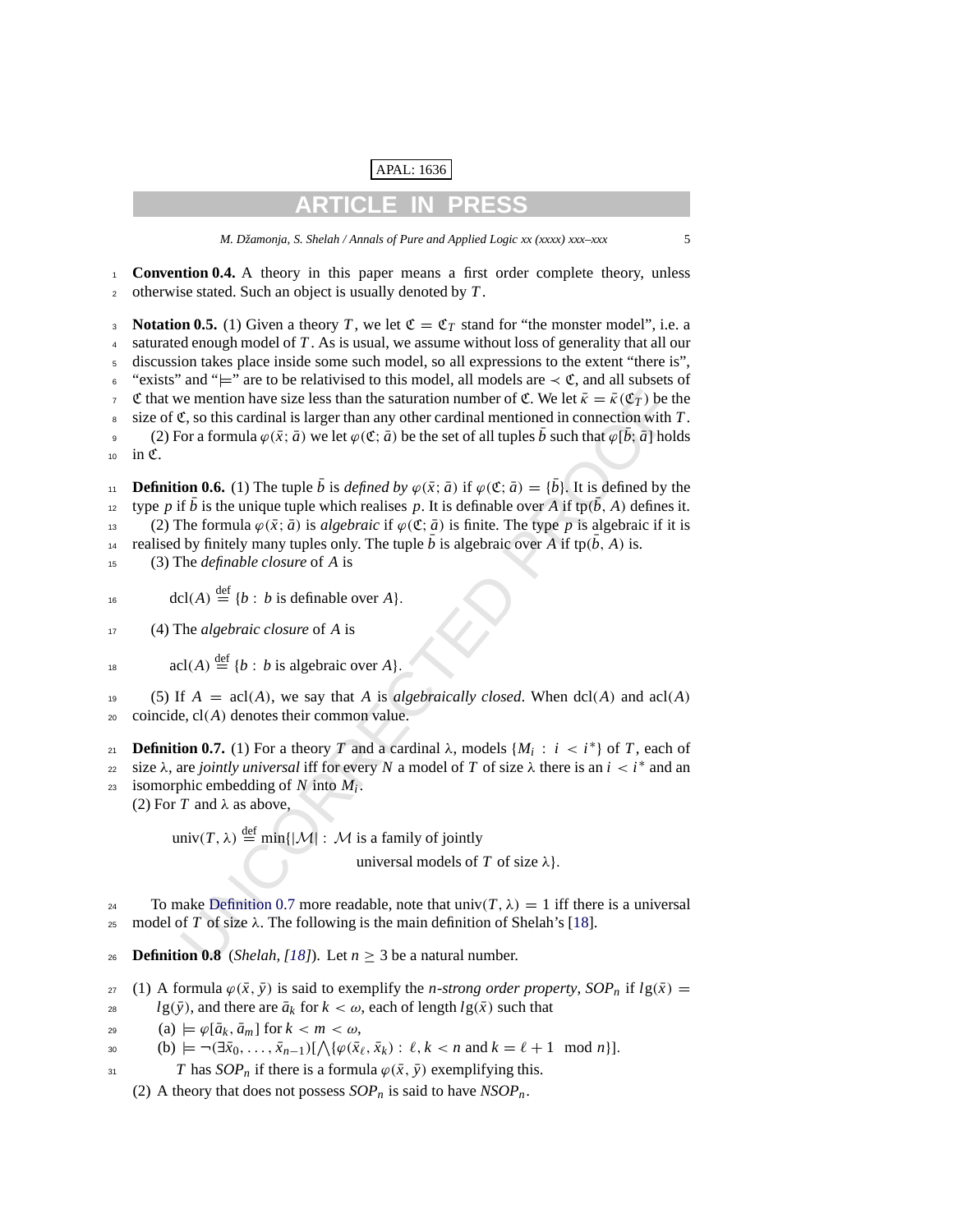## ARTICLE IN

#### 6 *M. Džamonja, S. Shelah / Annals of Pure and Applied Logic xx (xxxx) xxx–xxx*

**Note 0.9.** Using a compactness argument and the Ramsey theorem, one can prove that if *T* is a theory with  $SOP_n$  and  $\varphi(\bar{x}, \bar{y})$ , and  $\langle \bar{a}_n : n \langle \omega \rangle$  exemplify it, without loss of 2 generality  $\langle \bar{a}_n : n \langle \omega \rangle$  is an indiscernible sequence. See [\[10\]](#page-22-1) or [\[6\]](#page-22-2) for examples of such 3 arguments.

**Example 0.10.** The model completion of the theory of triangle-free graphs is a prototypical example of a *SOP*<sub>3</sub> theory, with the formula  $\varphi(x, y)$  just stating that *x* and 6 *y* are connected. It can be shown that this theory is *NSOP*<sub>4</sub>; see [18].

The following fact indicates that  $SOP_n(3 \le n \le \omega)$  form a hierarchy, and the thesis is that this hierarchy is reflected in the complexity of the behaviour of the relevant theories 9 under natural constructions in model theory.

<span id="page-5-1"></span>**Fact 0.11** (*Shelah, [18], Section 2*). For  $3 \le n < \omega$  the property  $SOP_{n+1}$  of a theory 11 implies the property *SOP<sub>n</sub>*.

#### <span id="page-5-0"></span>**1. The oak property** the same of the same of the same of the same of the same of the same of the same of the same of the same of the same of the same of the same of the same of the same of the same of the same of the same

re connected. It can be shown that this theory is  $NSOP_4$ ; see [18].<br>The following fact indicates that  $SOP_n(3 \le n < \omega)$  form a hierarchy, and the the this hierarchy is reflected in the complexity of the behaviour of the rele In this section we define a theory  $T^*$  that will serve as a prototype of a theory that  $\frac{1}{4}$ possesses the oak property. Then we introduce the oak property and prove that the theory <sup>15</sup>  $T^*$  has this property. We are interested in the connection between the oak property and 16 the *SOP* hierarchy (see Definition 0.8). To this end we shall show that  $T^*$  satisfies *NSOP*<sup>3</sup><sup>17</sup> (so by Fact 0.11 it clearly does not satisfy  $SOP_4$ ). As another example we shall show that  $\frac{1}{8}$ the model completion of the theory of infinitely many indexed independent equivalence 19 relations,  $T_{\text{feq}}^*$ , also satisfies oak and *NSOP*<sub>3</sub>. This theory is known not to be simple [\[18\]](#page-22-9), <sub>20</sub> but we shall in fact show that no theory with the oak property is simple.  $21$ 

We commence with some auxiliary theories which will allow us to define  $T^*$  (as the 22 model completion of  $T_0^+$ ).  $\binom{+}{0}$ . 23

**Definition 1.1.** (1) Let  $T_0$  be the following theory in the language  $\frac{24}{4}$ 

$$
\{Q_0, Q_1, Q_2, F_0, F_1, F_2, F_3\}:
$$

(i)  $Q_0$ ,  $Q_1$ ,  $Q_2$  are unary predicates which form a partition of the universe,

(ii)  $F_0$  is a partial function from  $Q_1$  to  $Q_0$ , 27

- (iii)  $F_1$  is a partial two-place function from  $Q_0 \times Q_2$  to  $Q_1$ , 28
- (iv)  $F_2$  is a partial function from  $Q_0$  to  $Q_2$ , 29
- (v)  $F_3$  is a partial function from  $Q_2$  to  $Q_0$ ,  $\hspace{1cm}$  30

(vi) the range of  $F_1$  is included in the domain of  $F_0$  and for all  $(x, z) \in Dom(F_1)$  we have  $\Box$ <sup>31</sup>  $F_0(F_1(x, z)) = x$ , and 32

(vii) the range of  $F_2$  is included in the domain of  $F_3$  and  $F_3(F_2(x)) = x$  for all 33  $x \in \text{Dom}(F_2)$ . 34

(2) Let  $T_0^+$  be defined like  $T_0$ , but with the requirement that  $F_0$ ,  $F_1$ ,  $F_2$  and  $F_3$  are total 35 functions. The set of the set of the set of the set of the set of the set of the set of the set of the set of the set of the set of the set of the set of the set of the set of the set of the set of the set of the set of th

**Remark 1.2.** It is to be noted that the above definition of  $T_0$  uses partial rather than the  $\frac{37}{20}$ more usual full function symbols. Using partial functions we have to be careful when we  $\frac{38}{100}$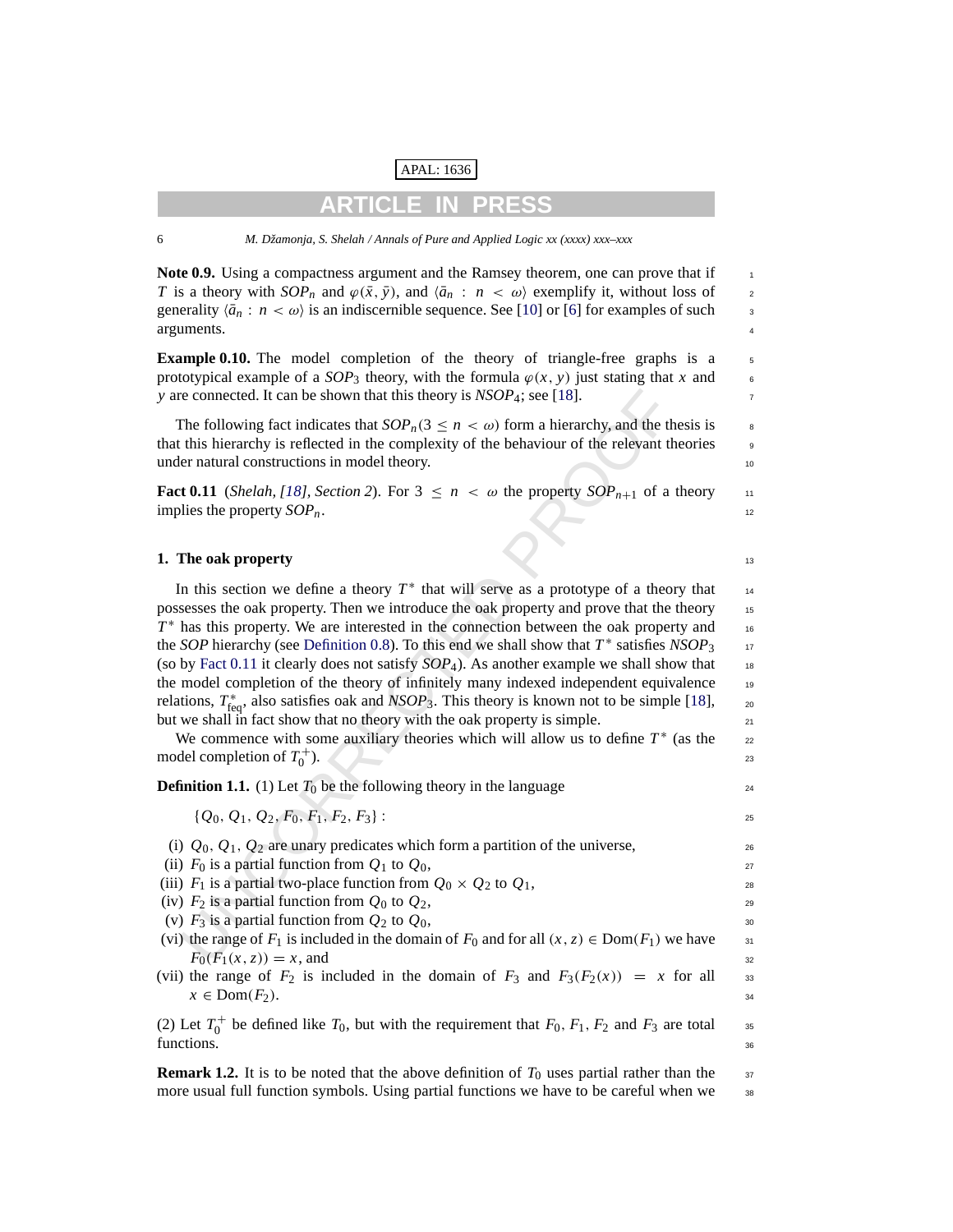### **ARTIC**

<sup>1</sup> speak about submodels, where we have a choice of deciding whether statements of the

on where  $Q_0^T, Q_2^T \neq y$  and  $P_0$  and  $P_0$  and  $P_3$  are onto can be extended to a mood<br>big the same universe (Claim 1.4(2)), and every model of  $T_0$  is a submodel<br>of  $T_0^+$  (Claim 1.4(4)).  $T_0^+$  has a complete mo  $2 \text{ form } \text{``}F_l(x)$  is undefined" are preserved in the larger model. We choose to request that  $\sigma$  the fact that  $F_l$  is undefined at a certain entry is not necessarily preserved in the larger model. Functions  $F_2$  and  $F_3$  are "dummies" whose sole purpose is to ensure that models of  $\sigma$   $T_0^+$  are non-trivial, while keeping  $T_0^+$  a universal theory (which is useful when discussing  $\epsilon$  the model completion). Also note that neither  $T_0$  nor  $T_0^+$  is complete, but every model *M* of  $T_0$  in which  $Q_0^M$ ,  $Q_2^M \neq \emptyset$  and  $F_0$  and  $F_3$  are onto can be extended to a model  $\sigma$  of  $T_0^+$  with the same universe (Claim 1.4(2)), and every model of  $T_0$  is a submodel of a model of  $T_0^+$  (Claim 1.4(4)).  $T_0^+$  has a complete model completion (Claim 1.5). This <sup>10</sup> model completion is the main theory we shall work with and, as we shall show, it has the <sup>11</sup> oak property (Claim 1.11) and is *NSOP*<sup>4</sup> (Claim 1.7). As we are only interested in the model completion  $T^*$  of  $T_0^+$  we might have omitted the <sup>13</sup> mention of *T*<sup>0</sup> altogether, but in the interest of possible future examples and also in order to make the proof of the existence of  $T^*$  easier, through Claim 1.4 we defined both  $T_0$  and <sup>15</sup>  $T_0^+$  and then showed how to pass from models of one to models of the other. **Example 1.3.** Suppose that κ and λ are infinite cardinals and f is any surjective function *τ* from <sup>κ</sup>λ to κ, while *g* is a function from κ to <sup>κ</sup>λ satisfying  $g(f(v)) = v$  for all  $v \in K$ . Then we can construct a model  $M = M_{\kappa,\lambda,f,g}$  as follows: let  $Q_0^M$  be  $\kappa, Q_1^M$  be  $\kappa > \lambda$ , and *Q*<sup>M</sup> = <sup>κ</sup>λ. Further let  $F_0^M(\eta)$  be the length of  $\eta$  for  $\eta \in Q_1$ , and let  $F_1^M(\alpha, \nu) = \nu \restriction \alpha$ . 20 Let  $F_3^M$  be *f* and let  $F_2^M$  be *g*.

<span id="page-6-0"></span> $W$ <sup>21</sup> We consider such examples to be prototypical for models of  $T_0^+$ .

- <span id="page-6-1"></span>**Claim 1.4.** (1) If M is a model of  $T_0^+$ , then  $Q_0^M$ ,  $Q_1^M$  and  $Q_2^M$  are all non-empty, and  $F_0^M$  $\alpha$  *and*  $F_3^M$  *are onto.*
- 24 (2) Every model M of T<sub>0</sub> in which  $Q_0^M \neq \emptyset$  and  $Q_2^M \neq \emptyset$ , while  $F_0^M$  and  $F_3^M$  are onto,  $\alpha$  *can be extended to a model of*  $T_0^+$  *with the same universe (and every model of*  $T_0^+$  *is a*  $_{26}$  *model of T*<sub>0</sub>*).*
- $_2$  (3) There are models M of  $T_0$  with  $Q_0^M \neq \emptyset$  and  $Q_2^M \neq \emptyset$  and  $F_3^M$  onto which cannot be  $e^{i\omega}$  *extended to a model of*  $T_0^+$  *with the same universe.*
- <sup>29</sup> (4) Every model of  $T_0$  is a submodel of a model of  $T_0^+$ .
- $_{30}$  (5)  $T_0^+$  has the amalgamation property and the joint embedding property JEP.
- 31 (6) If  $M \models T_0$  and  $A \subseteq M$  is finite, then the closure B of A under  $F_0^M$ ,  $F_1^M$ ,  $F_2^M$  and  $F_3^M$ *is finite (in fact*  $|B| \leq |A|^2 + 2|A|$ *); moreover:*
- $($ a)  $B \cap Q_2^M = (A \cap Q_2^M) \cup \{F_2^M(a) : a \in A \cap Q_0^M\},\$

$$
B \cap Q_0^M = (A \cap Q_0^M) \cup \{F_0^M(b) : b \in A \cap Q_1^M\} \cup \{F_3^M(c) : c \in A \cap Q_2^M\} \text{ and}
$$

$$
s_{5} \qquad \text{(c) } B \cap Q_{1}^{M} = (A \cap Q_{1}^{M}) \cup \{F_{1}^{M}(a, c): a \in B \cap Q_{0}^{M} \& c \in B \cap Q_{2}^{M}\}.
$$

$$
36 \t\t In this case, B \models T_0 \text{ and if } M \models T_0^+, \text{ then } B \models T_0^+.
$$

 $T_3$  To declutter the notation we shall from now on whenever possible in discussing  $T_0$ ,  $T_0^+$ <sup>38</sup> (and its model completion  $T^*$  which will be introduced later) omit the superscript *M* from <sup>39</sup> the function symbols.

**Proof.** (1) As *M* is a model we have that  $M \neq \emptyset$ , so at least one among  $Q_0^M$ ,  $Q_1^M$ ,  $Q_2^M$  is <sup>41</sup> not empty.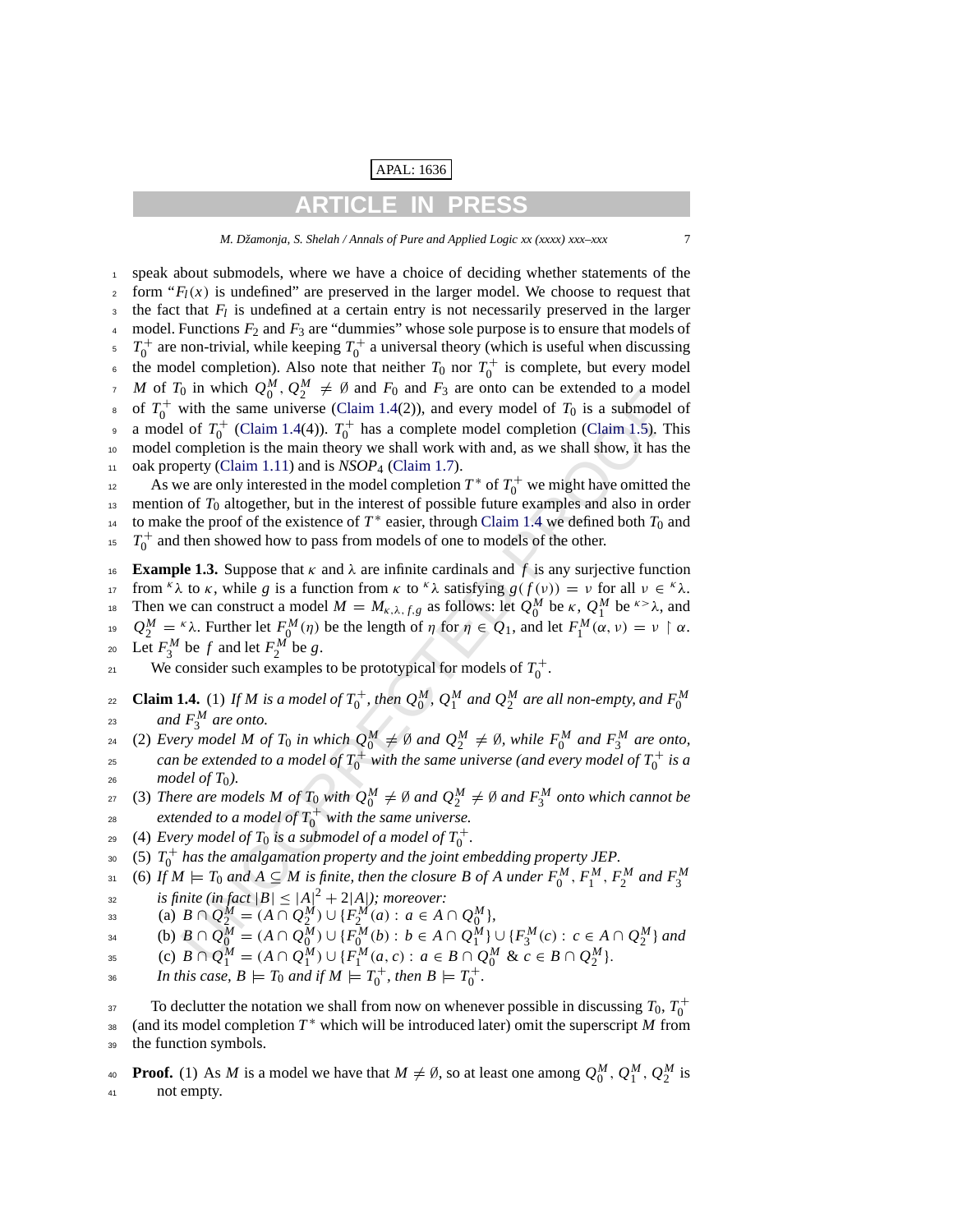### **ARTICLE IN PRESS**

#### 8 *M. Džamonja, S. Shelah / Annals of Pure and Applied Logic xx (xxxx) xxx–xxx*

If  $Q_0^M \neq \emptyset$ , then  $F_2$  guarantees that  $Q_2^M \neq \emptyset$ , so  $Q_1^M \neq \emptyset$  because of  $F_1$ . If  $Q_1^M \neq \emptyset$ , then  $Q_0^M \neq \emptyset$  because of  $F_0$ . Finally, if  $Q_2^M \neq \emptyset$ , then  $Q_0^M \neq \emptyset$  because of 2  $F_3$ , and we can again argue as above.

If  $a \in Q_0^M$ , let  $b \in Q_2^M$  be arbitrary. Then  $F_1(a, b) \in Q_1^M$  and  $F_0(F_1(a, b)) = a$ . Hence,  $F_0$  is onto. Also,  $F_3(F_2(a)) = a$ , so  $F_3^M$  is onto.

- (2) Let  $M \models T_0$  and  $Q_0^M$ ,  $Q_2^M \neq \emptyset$ . For  $x \in Q_0^M$  and  $z \in Q_2^M$  such that  $(x, z) \notin \emptyset$ Dom $(F_1^M)$ , let  $F_1(x, z) = y$  for any  $y \in Q_1^M$  such that  $F_0(y) = x$ , which exists as  $F_0^M$ is already onto. For  $x \in Q_0^M$  for which  $F_2(x)$  is not already defined, let  $F_2(x) = z$  for 8 any *z* such that  $F_3(z) = x$ , which exists as  $F_3^M$  is onto. Finally, extend  $F_0$  and  $F_3$  to be total. The model described is a model of  $T_0^+$  with the same universe as *M*.
- (3) Let  $\kappa_1 < \kappa_2 < \lambda$  and let  $Q_0^M = \kappa_2$ ,  $Q_1^M = \kappa_1 > \lambda$ , while  $Q_2^M = \kappa_1 \lambda$ . For 11  $\alpha < \kappa_2$  let  $F_2(\alpha)$  be the function in <sup> $\kappa_1 \lambda$ </sup> which is constantly  $\alpha$ , and for  $\nu \in \kappa_1 \lambda$  let <sub>12</sub>  $F_3(v) = \min(\text{Rang}(v))$  if this value is  $\lt \kappa_2$ , and 0 otherwise. Also, let  $F_0(\eta) = lg(\eta)$  13 and  $F_1(\alpha, \nu) = \nu \restriction \alpha$  be defined for  $\nu \in {^{\kappa_1}\lambda}$  and  $\alpha < \kappa_1$ .

This is a model of  $T_0$ , but not of  $T_0^+$  because  $F_1$  is not total. If this model were to be extended to a model of  $T_0^+$  with the same universe, we would have that for every 16  $v \in {}^{k_1}\lambda$  17

$$
F_0(F_1(\kappa_1, \nu)) = \kappa_1 \& F_1(\kappa_1, \nu) = \eta
$$

for some  $\eta \in \kappa_1 > \lambda$ . As  $F_0(\eta)$  is already defined,  $F_0(\eta) = lg(\eta) < \kappa_1$ , which is a 19 contradiction. 20

- Dom( $F_1^*, \lambda(z) = y$  for any  $y \in Q_1^*$  such that  $F_0(y) = x$ , when easing the  $\lambda(z) = x$  of any  $z = 0$  of  $T_0^*$  with  $E_2(x)$  is not already defined, let  $F_2(x)$  any z such that  $F_3(z) = x$ , which exists as  $F_3^M$  is onto. Fi (4) Given a model *M* of *T*<sub>0</sub>. First ensure that  $Q_0^M$ ,  $Q_1^M$ ,  $Q_2^M \neq \emptyset$  by adding new elements 21 if necessary. Then make sure that  $F_0$  and  $F_3$  are total and onto, which might require 22 adding new elements to *M* (and hence redefining  $Q_0^M$ ,  $Q_1^M$ ,  $Q_2^M$  if needed). Now for 23 each  $x \in Q_0^M$  choose  $y(x) \in Q_1^M$  such that  $F_0(y(x)) = x$ , which is possible since  $F_0$  24 is onto, and then define for every  $(x, z) \in Q_0^M \times Q_2^M$  the value of  $F_1(x, z)$  to be  $y(x)$ , 25 unless  $F_1(x, z)$  has already been defined to start with, in which case we leave it at that 26 value. Finally declare for  $x \in Q_0^M$  for which  $F_2(x)$  has not already been defined that 27  $F_2(x) = z$  for any *z* such that  $F_3(z) = x$ , which can be done since  $F_3$  is onto.
- (5) We first prove the amalgamation property. Suppose that  $M_0$ ,  $M_1$  and  $M_2$  are models 29 of  $T_0^+$  with  $|M_1| \cap |M_2| = |M_0|$ , and  $M_0 \subseteq M_1, M_2$ . We define  $M_3$  as follows. Let so  $|M_3| = |M_1| \bigcup |M_2|$ , and for  $m \in \{0, 2, 3\}$  let  $F_m^{M_3}(x) = F_m^{M_l}(x)$  if  $x \in M_l$  for 31 some *l*. This is well defined, because  $M_1$  and  $M_2$  agree on  $M_0$ . Also, the identity 32  $F_3(F_2(x)) = x$  is satisfied in *M*<sub>3</sub>. Now we let  $F_1^{M_3} = F_1^{M_1} \cup F_1^{M_2}$ . This does not 33 necessarily give us a total function, but we still have a model of  $T_0$  with universe  $\frac{34}{4}$  $|M_1| \cup |M_2|$  and so to obtain the desired amalgam (which has the same universe) we <sup>35</sup> apply part (2) of this claim. From this definition it follows that both  $M_1$  and  $M_2$  are  $\overline{\phantom{a}}$  36 submodels of  $M_3$  and equal to its restriction to their respective universes.

To see that JEP holds, suppose that we are given two models  $M_1$ ,  $M_2$  of  $T_0^+$ . Define 38 *M* by letting its universe be the disjoint union of  $M_1$  and  $M_2$ , and define the functions 39 *F<sub>m</sub>* for  $m \in \{0, 1, 2, 3\}$  by  $F_m^M = F_m^{M_1} \cup F_m^{M_2}$ . Then *M* is a model of *T*<sub>0</sub>, but like in the 40 proof of amalgamation, the function  $F_1$  might happen to be only partial, in which case  $41$ we extend *M* to a model of  $T_0^+$  by applying part (2) of this claim. Then it can easily be  $\frac{42}{4}$ checked that *M* embeds both  $M_1$  and  $M_2$ .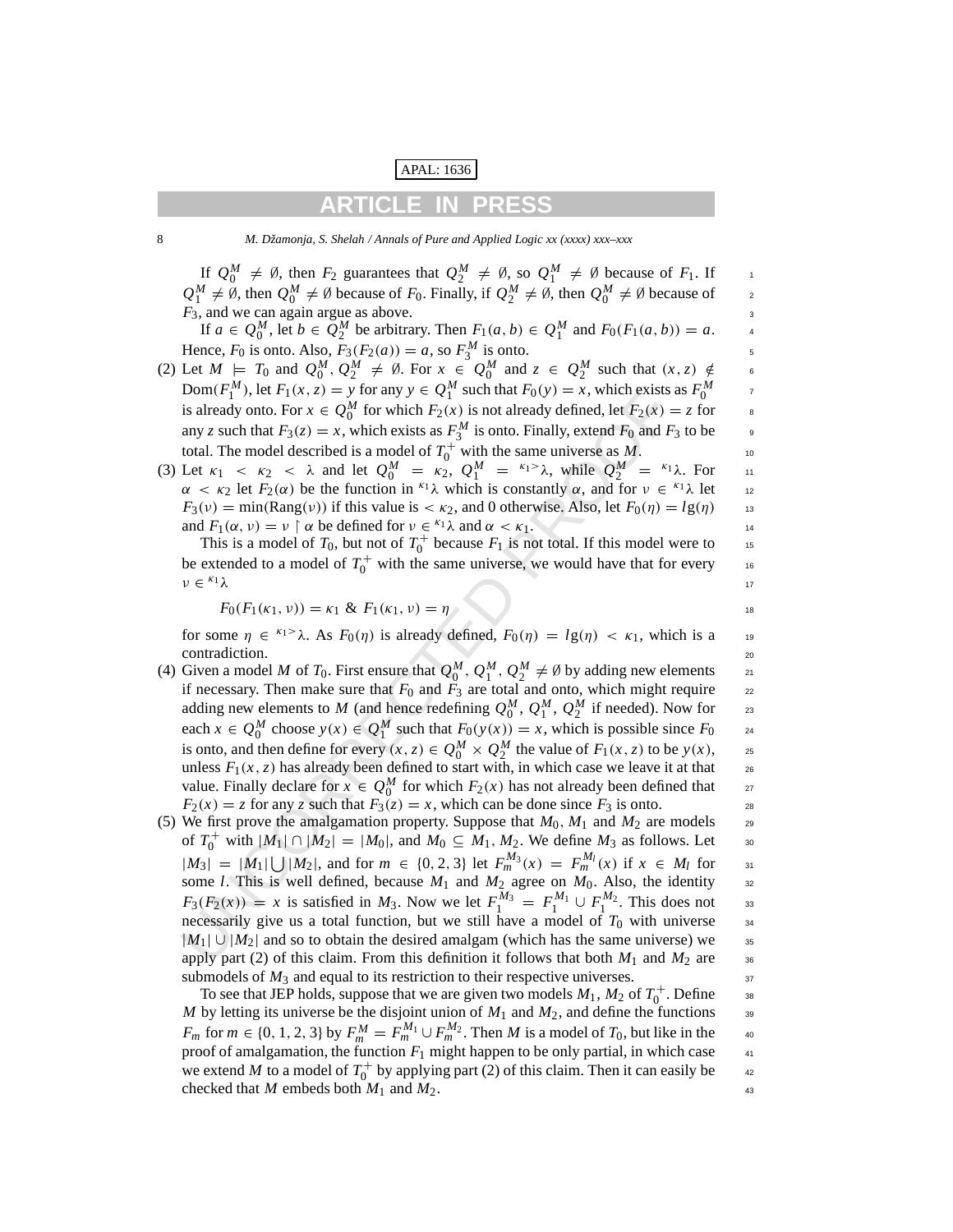$1$  (6) Suppose that *A* and *M* are as in the assumptions. Then items (a)–(c) of the statement <sup>2</sup> uniquely define a subset of *M*, which we shall call *B*. The proof will be complete if we <sup>3</sup> can prove that *B* is of the required size and is the closure of *A*.

<sup>4</sup> Clearly *B* is contained in the closure of *A* and the size of *B* is as claimed. That is, letting for  $l \in \{0, 1, 2\}$  the size of  $A \cap Q_l^M$  be  $n_l$  and  $n = \sum_{l \leq 3} n_l$ , we have first that  $\mathbb{E} \left[ |B \cap Q_2^M| \leq n_2 + n_0, \text{ then } |B \cap Q_0^M| \leq n_0 + n_1 + n_2 \leq n, \text{ and so } |B \cap Q_1^M| \leq n_1 + n^2.$  $\tau$  It can be checked directly that *B* is closed, using the equations for  $T_0$ , and it also easily follows that *B* is a model of  $T_0$ , or of  $T_0^+$  if *M* is.  $\Box$ 

<span id="page-8-0"></span>© **Claim 1.5.**  $T_0^+$  *has a complete model completion T*\* *which admits elimination of* <sup>10</sup> *quantifiers, and is* ℵ0*-categorical. In this theory the closure and the algebraic closure* <sup>11</sup> *coincide.*

and the check that and is based, using the equations for  $i_0$ , and it also eas<br>ows that B is a model of  $T_0$ , or of  $T_0^+$  if M is.  $\Box$ <br> **1.5.**  $T_0^+$  has a complete model completion  $T^*$  which admits elimination<br>
e **Proof.** We can construct  $T^*$  directly.  $T^*$  admits elimination of quantifiers because  $T_0^+$  $13$  has the amalgamation property and is universal ([2] 3.5.19). It can be seen from the <sup>14</sup> construction of  $T^*$  that it is complete, or alternatively, it can be seen that  $T^*$  has JEP <sup>15</sup> and so by [2] 3.5.11, it is complete. To see that the theory is  $\aleph_0$ -categorical, observe that <sup>16</sup> [Claim 1.4\(](#page-6-1)6) implies that for every *n* there are only finitely many  $T_0$ -types in *n*-variables. Then by the Characterisation of Complete <sub>N0</sub>-categorical Theories ([2] 2.3.13), *T*<sup>∗</sup> is N<sub>0</sub>-<sup>18</sup> categorical. Using the elimination of quantifiers and the fact that all relational symbols <sup>19</sup> of the language of  $T^*$  have infinite domains in every model of  $T^*$ , we can see that the algebraic closure and the definable closure coincide in  $T^*$ .  $\Box$ 

<span id="page-8-2"></span>**Observation 1.6.** If  $A, B \subseteq \mathfrak{C}_{T^*}$  are closed and  $c \in \text{cl}(A \cup B) \setminus A \setminus B$ , then  $c \in Q_1^{\mathfrak{C}_{T^*}}$ .

**Proof.** Notice that

$$
cl(A \cup B) = A \cup B \cup \{F_1(a, c) : a \in (A \cup B) \cap Q_0 \& c \in (A \cup B) \cap Q_2
$$
  
& 
$$
\{a, c\} \nsubseteq A \& \{a, c\} \nsubseteq B\}
$$

- 22 by [Claim 1](#page-6-1).4(6).  $\Box$
- <span id="page-8-1"></span>23 **Claim 1.7.** *T*<sup>∗</sup> *is NSOP*<sub>3</sub>*, consequently NSOP*<sub>4</sub>*.*

**Proof.** Suppose that  $T^*$  is  $SOP_3$  and let  $\varphi(\bar{x}, \bar{y})$ , and  $\langle \bar{a}_n : n < \omega \rangle$  exemplify this in a model *M* (see Definition 0.8(1)). Without loss of generality, by redefining  $\varphi$  if necessary, each  $\bar{a}_n$  is without repetition and is closed (recall Claim 1.4(6)). By the Ramsey theorem and compactness, we can assume that the given sequence is a part of an indiscernible sequence  $\langle \bar{a}_k : k \in \mathbb{Z} \rangle$ ; hence  $\bar{a}_k$ 's form a  $\Delta$ -system. Let for  $k \in \mathbb{Z}$ 

$$
X_k^{\leq} \stackrel{\text{def}}{=} \bigcap_{m < k} \text{cl}(\bar{a}_m \hat{a}_k), \qquad X_k^{\geq} \stackrel{\text{def}}{=} \bigcap_{m > k} \text{cl}(\bar{a}_m \hat{a}_k), \qquad X_k = \text{cl}(X_k^{\leq} \cup X_k^{\geq}).
$$

24 Hence Rang( $\bar{a}_k$ )  $\subseteq X_k$ , and  $X_k$  is closed. By [Claim 1.4\(](#page-6-1)6), there is an a priori finite bound

on the size of  $X_k$ ; hence by indiscernibility, we have that  $|X_k| = n^*$  for some fixed  $n^*$ 

<sup>26</sup> not depending on *k*. Let  $\bar{a}_k^+$  list  $X_k$  with no repetition. By [Observation 1.6,](#page-8-2) [Claim 1.4\(](#page-6-1)6),

27 indiscernibility and the fact that each  $\bar{a}_k$  is closed, we have that for  $l \in \{0, 2\}$ 

$$
\text{cl}(\bar{a}_m \hat{a}_k) \cap Q_l^{\mathfrak{C}} = (\text{Rang}(\bar{a}_m) \cup \text{Rang}(\bar{a}_k)) \cap Q_l^{\mathfrak{C}}
$$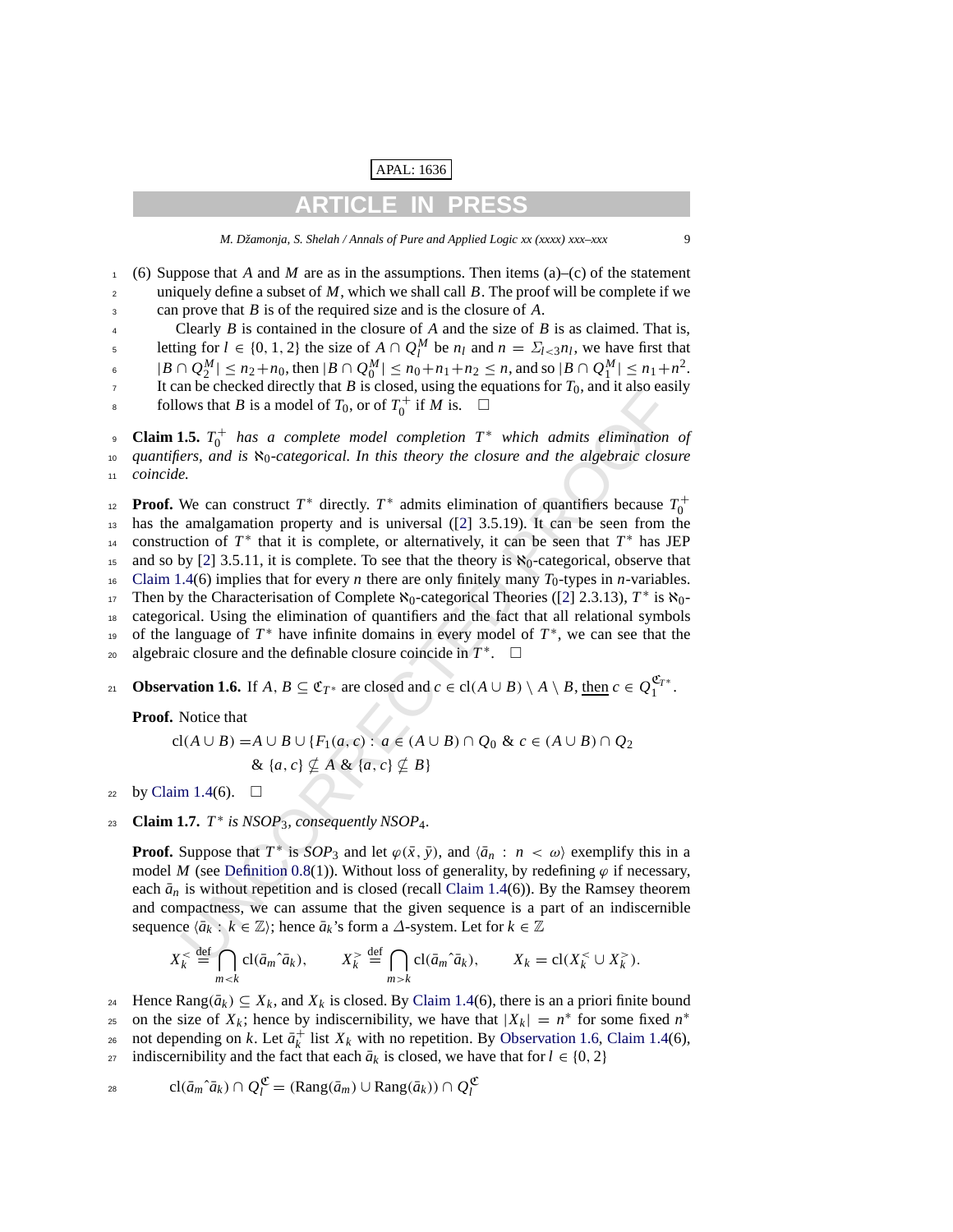# **ARTICLE IN PRESS**

10 *M. Džamonja, S. Shelah / Annals of Pure and Applied Logic xx (xxxx) xxx–xxx*

and 1.1 and 1.1 and 1.1 and 1.1 and 1.1 and 1.1 and 1.1 and 1.1 and 1.1 and 1.1 and 1.1 and 1.1 and 1.1 and 1.1

$$
X_k \cap Q_0^{\mathfrak{C}} \subseteq \text{Rang}(\bar{a}_k) \cap Q_0^{\mathfrak{C}} \text{ and } X_k \cap Q_2^{\mathfrak{C}} \subseteq \text{Rang}(\bar{a}_k) \cap Q_2^{\mathfrak{C}}.
$$

Applying the Ramsey theorem again, without loss of generality we have that  $\langle \bar{a}_k^+ : k \in \mathbb{Z} \rangle$ are indiscernible. Let 4

$$
w_0^* \stackrel{\text{def}}{=} \{l : \bar{a}_{k_1}^+(l) = \bar{a}_{k_2}^+(l) \text{ for some (equivalently all}) \ k_1 \neq k_2\}.
$$

If  $\bar{a}_{k_1}^+(l_1) = \bar{a}_{k_2}^+(l_2)$  for some  $k_1 \neq k_2$ , without loss of generality  $k_1 < k_2$ , by indiscernibility and symmetry. By transitivity and the fact that each  $\bar{a}_k^+$  is without repetition, using  $k_1 < k_2 < k_3$  we get  $l_1 = l_2 \in w_0^*$ . Let  $w_1^*$  $\stackrel{\text{def}}{=} n^* \setminus w_0^*$ , and 8 let  $\bar{a} = \bar{a}_k^+ \restriction w_0^*$  and  $\bar{a}_k' = \bar{a}_k^+ \restriction w_1^*$ . Hence,  $\langle \bar{a} \, \tilde{a}_k' : k \in \mathbb{Z} \rangle$  is an indiscernible 9 sequence, and Rang( $\vec{a}$ )  $\cap$  Rang( $\vec{a}'_k$ ) = Ø for all *k*. In addition, for  $k_1 \neq k_2$  we have  $\text{Rang}(\bar{a}_{k_1}') \cap \text{Rang}(\bar{a}_{k_2}') = \emptyset$  and  $\text{Rang}(\bar{a} \hat{a}_{k}') = X_k$ .

 $\frac{1}{k_1}$  (*i*) =  $\vec{a}_{k_2}$  (*i*) for some  $k_1 \neq k_2$ , without loss of generality  $k_1 < k_1$  (*i*) =  $\vec{a}_{k_2}^+$  (*i*) for some  $k_1 \neq k_2$ , without loss of generality  $k_1 < k_2$  is eition, using  $k_1 < k_2 < k_3$  we get Now we define a model *N*. Its universe is  $\bigcup_{0 \leq l < 3} \{c \cdot 1_M(\bar{a}^{\wedge} \bar{a}_l^{\wedge} \bar{a}_{l+1}^{\wedge})\}$ , and  $Q_i^N = Q_i^M \cap N$ , 12  $F_j^N = \bigcup \{F_{j,l} : l < 3\}$ , where  $F_{j,l} = F_j^M \upharpoonright \text{cl}_M(\tilde{a}^{\hat{a}} \tilde{a}_l^{\hat{a}} \tilde{a}_{l+1}^{\hat{a}})$ , or  $F_{j,l} = F_j^M \upharpoonright \text{cl}_M$  $(cl_M(\bar{a}^{\hat{a}}\bar{a}^{\hat{a}}_l\bar{a}^{\hat{b}}_{l+1}))^2$ , as appropriate. Note that *N* is well defined, and that it is a model of 14 *T*<sub>0</sub>. *N* is not necessarily a model of  $T_0^+$ , as the function  $F_1$  may be only partial. Notice that  $X_l \subseteq N$  for  $l \in [0, 3]$ . We wish to define *N'* like *N*, but identifying  $\bar{a}_0^+$  and  $\bar{a}_3^+$  16 coordinatewise. We shall now check that this will give a well defined model of  $T_0$ . Note that by the proof of Observation 1.6 we have 18 and 18 and 18 and 18 and 18 and 18 and 18 and 18 and 18 and 18 and 18 and 18 and 18 and 18 and 18 and 18 and 18 and 18 and 18 and 18 and 18 and 18 and 18 and 18 and 18 and 18

$$
N' = \bigcup_{0 \leq l < 3} X_l \cup \bigcup_{0 \leq l < 3} \{F_1^N(c, d) : c, d \in X_l \cup X_{l+1} \}
$$
\n
$$
\& \{c, d\} \nsubseteq X_l \& \{c, d\} \nsubseteq X_{l+1} \& F_1^N(c, d) \notin X_l \cup X_{l+1} \}.
$$

The possible problem is that  $F_i^{N'}$  might not be well defined, i.e. there could perhaps 20 be a case defined in two distinct ways. We verify that this does not happen, by discussing  $_{21}$ various possibilities. 22

<u>Case 1</u>. For some *b* ∈ Rang( $\bar{a}_0^+$ ), say *b* =  $\bar{a}_0^+(t)$ , *b*' =  $\bar{a}_3^+(t)$  and *j* ∈ {0, 2, 3}, we 23 have  $F_j(b) \neq F_j(b')$  after the identification of  $\bar{a}_0^+$  with  $\bar{a}_3^+$ . As  $\bar{a}_k^+$ 's are closed, we have 24  $F_j(b) = \bar{a}_0^+(s)$  and  $F_j(b') = \bar{a}_3^+(s')$  for some *s*, *s'*. By indiscernibility, we have  $s = s'$ , 25 hence the identification will make  $F_j(b) = F_j(b')$ .  $\sum_{\alpha=1}^{\infty}$ 

<u>Case 2</u>. For some *s*, *t* we have that  $F_1(\bar{a}_0^+(s), \bar{a}_0^+(t))$  and  $F_1(\bar{a}_3^+(s), \bar{a}_3^+(t))$  are well 27 defined, but not the same after the identification of  $\bar{a}_0^+$  and  $\bar{a}_3^+$ . This case cannot happen, 28 as can be seen similarly to in Case 1.  $29$ 

Case 3. For some  $\tau(x, y) \in \{F_1(x, y), F_1(y, x)\}$  and  $d_1 = \bar{a}_0^+(s), d_2 = \bar{a}_3^+(s)$  and 30 some  $e \in N$  we have that  $\tau^{N}(e, d_1)$ ,  $\tau^{N}(e, d_2)$  are well defined but do not get identified 31 when  $N'$  is defined.  $\frac{32}{2}$ 

By Case 2, we have that  $e \notin \bar{a}$  and  $s \notin w_0^*$ . As  $\tau(e, d_1)$  is well defined and  $d_1 \in X_0 \setminus \bar{a}$ , so necessarily  $e \in cl_M(X_0 \cup X_1)$ . Similarly, as  $\tau(e, d_2)$  is well defined and  $d_2 \in X_3 \setminus \overline{a}$ , we 34 have *e* ∈ cl<sub>*M*</sub>( $X_2 \cup X_3$ ). But, as  $F_1(e, d_l)$  is well defined, we have  $e \in Q_2 \cup Q_0$ . Hence ss  $e \in cl_M(X_0 \cup X_1) \setminus Q_1 \subseteq X_0 \cup X_1$  and similarly  $e \in X_2 \cup X_3$ . This implies  $e \in \bar{a}$ , a 36 contradiction.  $\frac{37}{200}$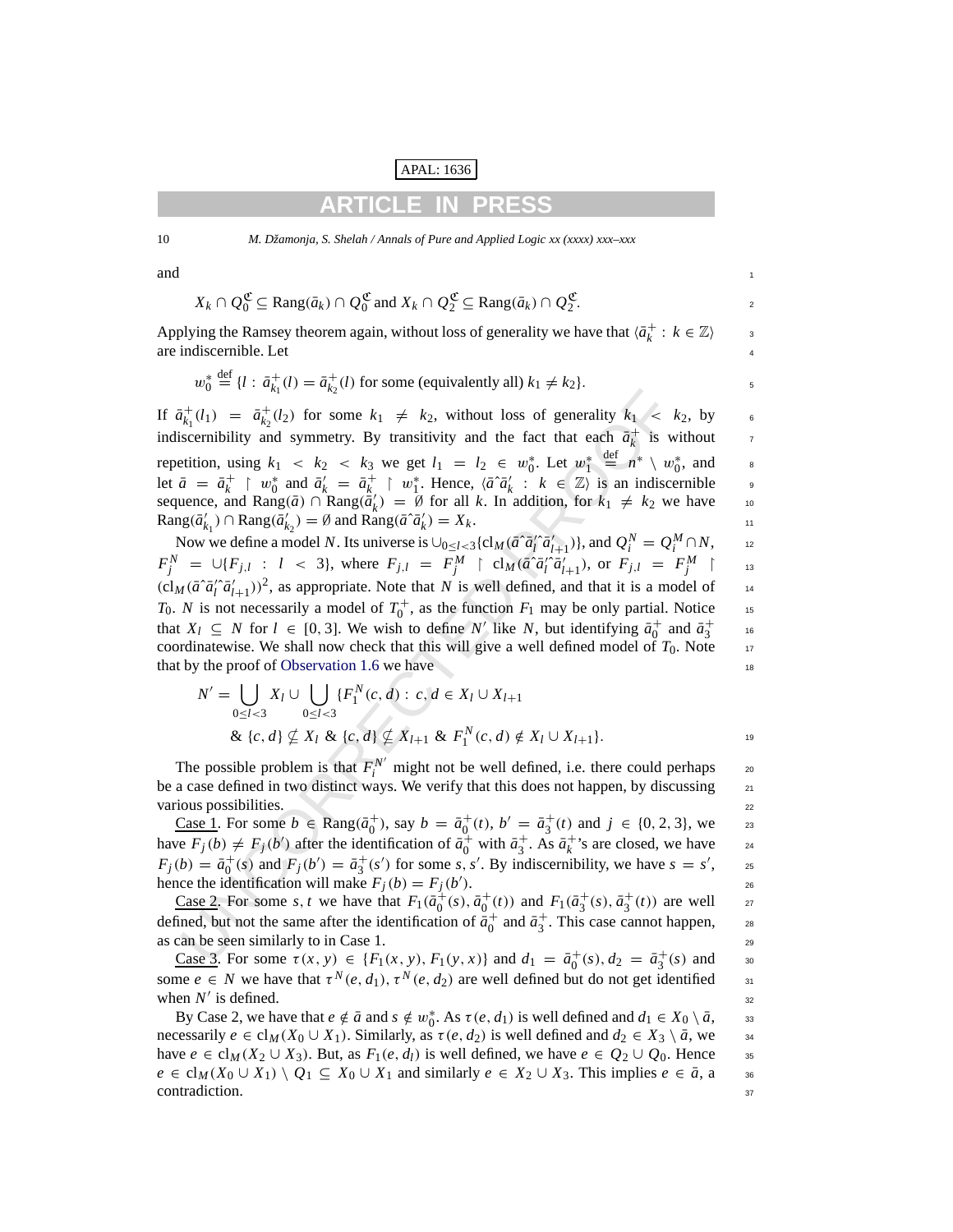## **ARTICLE**

As *M* is a model of  $T_0$ ,  $F_0^M$  is onto [\(Claim 1.4\(](#page-6-1)1)). Suppose  $y \in Q_0^N$ ; then for 2 some *l* ∈ [0, 3) we have that  $y \in cl_M(X_l \cup X_{l+1})$ , so by [Observation 1.6,](#page-8-2) we have *y* ∈ *X<sub>l</sub>* ∪ *X<sub>l+1</sub>*. As each *X<sub>l</sub>* is closed in *M*, by [Claim 1.4\(](#page-6-1)6) each *X<sub>l</sub>* is a model of  $T_0^+$ , so *y* ∈ Rang( $F_0^M$  |  $X_l$ ); hence  $y$  ∈ Rang( $F_0^N$ ) and  $y$  ∈ Rang( $F_0^{N'}$ ). We can similarly prove that  $F_3^N$  is onto, and as each  $X_l$  is a model of  $T_0^+$  we have by [Claim 1.4\(](#page-6-1)1) that  $Q_0^N$ ,  $Q_1^N$ and  $Q_2^{N'}$  are all non-empty. By [Claim 1.4\(](#page-6-1)2),  $N'$  can be extended to a model of  $T_0^+$ .

By the choice of  $\varphi$  and the fact that  $T^*$  is complete we have that

 $T^* \models (\forall \bar{x}_0, \bar{x}_1, \bar{x}_2) \neg [\varphi(\bar{x}_0, \bar{x}_1) \land \varphi(\bar{x}_1, \bar{x}_2) \land \varphi(\bar{x}_2, \bar{x}_0)].$ 

As  $T^*$  is the model completion of  $T_0^+$ , in particular  $T^*$  and  $T_0^+$  are cotheories, so we have <sup>10</sup> that

$$
T_0^+ \models (\forall \bar{x}_0, \bar{x}_1, \bar{x}_2) \neg [\varphi(\bar{x}_0, \bar{x}_1) \land \varphi(\bar{x}_1, \bar{x}_2) \land \varphi(\bar{x}_2, \bar{x}_0)],
$$

 $y$ et in  $N'$  we have

$$
N' \models \varphi(\bar{a}_0, \bar{a}_1) \land \varphi(\bar{a}_1, \bar{a}_2) \land \varphi(\bar{a}_2, \bar{a}_0),
$$

<span id="page-10-1"></span>14 by the identification of  $\bar{a}_0$  and  $\bar{a}_3$ . This is a contradiction.

<sup>15</sup> **Definition 1.8.** (1) A theory *T* is said to *satisfy* the *oak property as exhibited by a formula*  $\varphi(\bar{x}, \bar{y}, \bar{z})$  iff for any infinite  $\lambda$ ,  $\kappa$  there are  $\bar{b}_{\eta}(\eta \in {k} > \lambda)$  and  $\bar{c}_{\nu}(\nu \in {k} \lambda)$  and  $\bar{a}_{i}$  ( $i < \kappa$ ) <sup>17</sup> such that

18 (a)  $[\eta \lhd v \& v \in {^{\kappa} \lambda}] \implies \varphi[\bar{a}_{lg(\eta)}, \bar{b}_{\eta}, \bar{c}_{\nu}],$ 

(b) If  $\eta \in \kappa > \lambda$  and  $\eta^{\hat{}}(\alpha) \leq \nu_1 \in \kappa \lambda$  and  $\eta^{\hat{}}(\beta) \leq \nu_2 \in \kappa \lambda$ , while  $\alpha \neq \beta$  and  $i > lg(\eta)$ ,  $\frac{\text{then}}{\text{def}}$   $\neg \exists \bar{y} \left[ \varphi(\bar{a}_i, \bar{y}, \bar{c}_{v_1}) \wedge \varphi(\bar{a}_i, \bar{y}, \bar{c}_{v_2}) \right],$ 

21 and in addition  $\varphi$  satisfies

- $\varphi(z)$  (c)  $\varphi(\bar{x}, \bar{y}_1, \bar{z}) \wedge \varphi(\bar{x}, \bar{y}_2, \bar{z}) \implies \bar{y}_1 = \bar{y}_2.$
- We allow for the replacement of  $\mathfrak{C}_T$  by  $\mathfrak{C}_T^{eq}$  (i.e. allow  $\bar{y}$  to be a definable equivalence <sup>24</sup> class).

<span id="page-10-2"></span>25 (2) We say that oak holds for *T* if this is true for some  $\varphi$ .

**26 Observation 1.9.** If some infinite  $\lambda$ ,  $\kappa$  exemplify that oak( $\varphi$ ) holds, then so do all infinite  $27 \lambda$ ,  $\kappa$ . (This holds by the compactness theorem.)

be choice of  $\varphi$  and the fact that  $T^*$  is complete we have that<br>
\*  $\models (\forall \bar{x}_0, \bar{x}_1, \bar{x}_2) - [\varphi(\bar{x}_0, \bar{x}_1) \land \varphi(\bar{x}_1, \bar{x}_2) \land \varphi(\bar{x}_2, \bar{x}_0)].$ <br>
s the model completion of  $T_0^+,$  in particular  $T^*$  and  $T_0^+$  are coth **Remark 1.10.** We shall not need to use this, but let us remark that witnesses  $\bar{a}$ ,  $\bar{b}$ ,  $\bar{c}$  to 29 oak $(\varphi)$  can be chosen to be indiscernible along an appropriate index set (a tree). This <sup>30</sup> can be proved using the technique of [10], Chapter VII, which employs the compactness 31 argument and an appropriate partition theorem.

- <span id="page-10-0"></span>**claim 1.11.**  $T^*$  has oak.
- <sup>33</sup> **Proof.** Let

 $\varphi(x, y, z) \stackrel{\text{def}}{=} Q_0(x) \wedge Q_1(y) \wedge Q_2(z) \wedge F_0(y) = x \wedge F_1(x, z) = y.$ 

35 Clearly, (c) of [Definition 1.8\(](#page-10-1)1) is satisfied. Given  $\lambda$ ,  $\kappa$ , we shall define a model  $N = N_{\lambda,\kappa}$ 

36 of  $T_0^+$ . This will be a submodel of  $\mathfrak{C} = \mathfrak{C}_{T^*}$  such that its universe consists of  $Q_0^N \stackrel{\text{def}}{=}$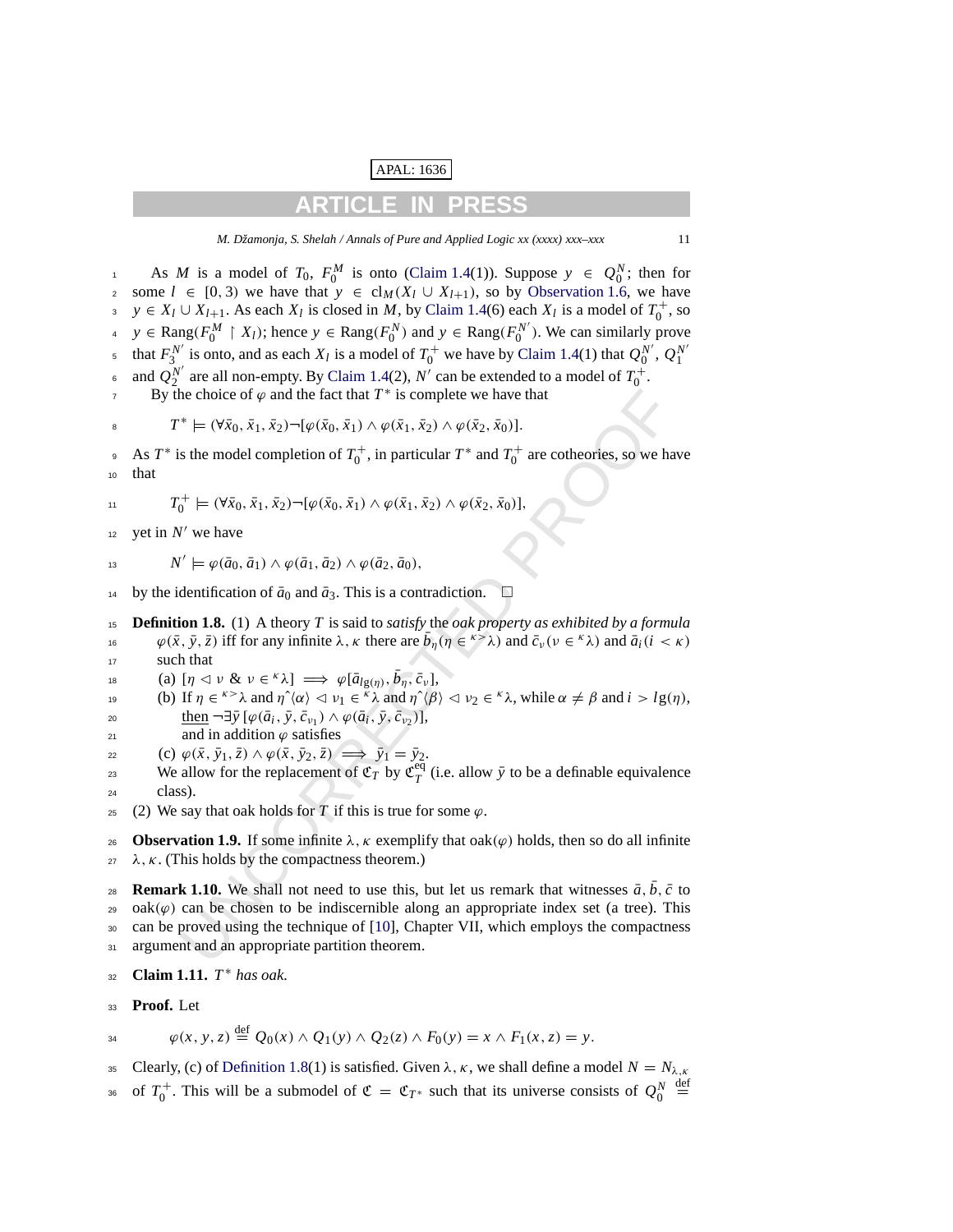### **ARTICLE IN PRESS**

12 *M. Džamonja, S. Shelah / Annals of Pure and Applied Logic xx (xxxx) xxx–xxx*

 ${a_i : i < \kappa}$  with no repetitions,  $Q_1^N \stackrel{\text{def}}{=} {b_{\eta} : \eta \in {k > \lambda}}$  with no repetitions and  $Q_2^N \stackrel{\text{def}}{=} \{c_v : v \in {}^{\kappa} \lambda\}$  with no repetitions, while  $Q_0, Q_1, Q_2$  are pairwise disjoint. We 2 also require that the following are satisfied in  $\mathfrak{C} = \mathfrak{C}_{T^*}$ :

$$
F_0(b_{\eta}) = a_{lg(\eta)}, F_1(a_i, c_{\nu}) = b_{\nu|i}
$$

and that *N* is closed under  $F_2$  and  $F_3$ . That such a choice is possible can be seen by writing  $\overline{5}$ the corresponding type and using the saturativity of  $\mathfrak{C}$ .

We can check that  $N \models T_0^{\pm}$ , and that *N* is a submodel of  $\mathfrak C$  when understood as a model of  $T_0^+$ . Clearly, (a) from Definition 1.8(1) is satisfied for  $\varphi$  and  $a_i, b_\eta, c_\nu$  in place of  $\bar{a}_i$ ,  $\bar{b}_n$ ,  $\bar{c}_v$  respectively. To see (b), suppose that  $\eta$ ,  $\alpha$ ,  $\beta$ ,  $v_1$ ,  $v_2$  and *i* are as there, but *d* is 9 such that  $\varphi(a_i, d, c_{\nu_1}) \wedge \varphi(a_i, d, c_{\nu_2})$ . Hence  $F_1(a_i, c_{\nu_1}) = F_1(a_i, c_{\nu_2})$ , so  $\nu_1 \upharpoonright i = \nu_2 \upharpoonright i$ , 10 a contradiction. This shows that  $\varphi$  is a witness for  $T^*$  having oak.  $\Box$  and  $\Box$  and  $\Box$  and  $\Box$  and  $\Box$  and  $\Box$  and  $\Box$  and  $\Box$  and  $\Box$  and  $\Box$  and  $\Box$  and  $\Box$  and  $\Box$  and  $\Box$  and  $\Box$  and  $\Box$  and  $\Box$  and  $\Box$  and  $\Box$  and  $\Box$  and  $\Box$  and  $\Box$  and  $\Box$  and  $\Box$  and  $\Box$ 

A similar argument can be used to show that  $T^*$  is not simple, but in fact we shall prove  $\frac{1}{2}$ that no theory with the oak property is simple (this in particular answers a question of  $\frac{1}{3}$ A. Dolich raised in a private communication). <sup>14</sup>

**Claim 1.12.** *No theory with the oak property is simple.* <sup>15</sup>

corresponding type and using the saturativity of  $\mathfrak{C}$ .<br>We can check that  $N = T_0^+$ , and that  $N$  is a submodel of  $\mathfrak{C}$  when understow<br>del of  $T_0^+$ . Clearly, (a) from Definition 1.8(1) is satisfied for  $\varphi$  an **Proof.** Let *T* be a theory with the oak property and let  $\kappa$ ,  $\lambda$  be cardinals such that  $\kappa > |T|$ , 16  $2^{k} < \lambda$  and  $\lambda = \lambda^{k} < \lambda^{k}$  (such cardinals always exist). By Observation 1.9 we may 17 assume that the oak property of *T* is exemplified by a formula  $\varphi(\bar{x}, \bar{y}, \bar{z})$  and sequences 18  $\langle \bar{a}_i : i \langle \kappa \rangle, \langle \bar{b}_\eta : \eta \in {}^{\kappa} \rangle$  and  $\langle \bar{c}_\nu : \nu \in {}^{\kappa} \lambda \rangle$ . For  $\nu \in {}^{\kappa} \lambda$  let  $p_\nu = p_\nu(\bar{z}) \stackrel{\text{def}}{=}$  $\{\varphi(\bar{a}_i, \bar{b}_{\nu|i}, \bar{z}) : i < \kappa\}$ . Hence each  $p_{\nu}$  is a type of cardinality  $\kappa$  and the set  $\{p_{\nu} : \nu \in {^{\kappa}\lambda}\}\$ consists of pairwise incompatible types. The set of parameters used in  $\bigcup \{p_\nu : \nu \in {^\kappa \lambda}\}\)$  has size  $\leq \kappa \cdot \lambda^{< \kappa} = \lambda$ . By [[10], III, 7.7, pg. 141] this implies that *T* is not simple.  $\Box$  22

We now pass to another example of a theory with oak that satisfies *NSOP*<sub>3</sub>, which is the 23 theory  $T_{\text{feq}}^*$  of infinitely many indexed independent equivalence relations. This example <sub>24</sub> also shows why it is that this research continues [16]. The readers uninterested in  $T_{\text{feq}}^{*}$  can skip to the next section without loss of continuity. We use the notation for  $T_{\text{feq}}^*$  which was 26 used in [\[4\]](#page-22-14), while the fact that this is equivalent to the notation in [16] was explained in [4].  $27$ The existence of the required model completion is explained in  $[4]$ .

**Definition 1.13.** (1)  $T_{\text{feq}}^+$  is the following theory in {*Q*, *P*, *E*, *R*, *F*}: (a) Predicates *P* and *Q* are unary and disjoint, and  $(\forall x)$  [ $P(x) \lor Q(x)$ ]. (b)  $E$  is an equivalence relation on  $Q$ .  $\qquad \qquad$  31 (c) *R* is a binary relation on  $Q \times P$  such that  $32$  $[x R z \& y R z \& x E y] \implies x = y.$  33 (Explanation: so *R* picks for each  $z \in Q$  (at most) one representative of any *E*-equivalence class.) 34 (d) *F* is a (total) binary function from  $Q \times P$  to *Q*, which satisfies  $\frac{35}{25}$  $F(x, z) \in Q$  &  $(F(x, z) R z)$  &  $(x E F(x, z))$ . (Explanation: so for  $x \in Q$  and  $z \in P$ , the function *F* picks the representative of the *E*-equivalence class of *x* which 37 is in the relation *R* with *z*.) 38

(2)  $T_{\text{feq}}^*$  is the model completion of  $T_{\text{feq}}^+$ .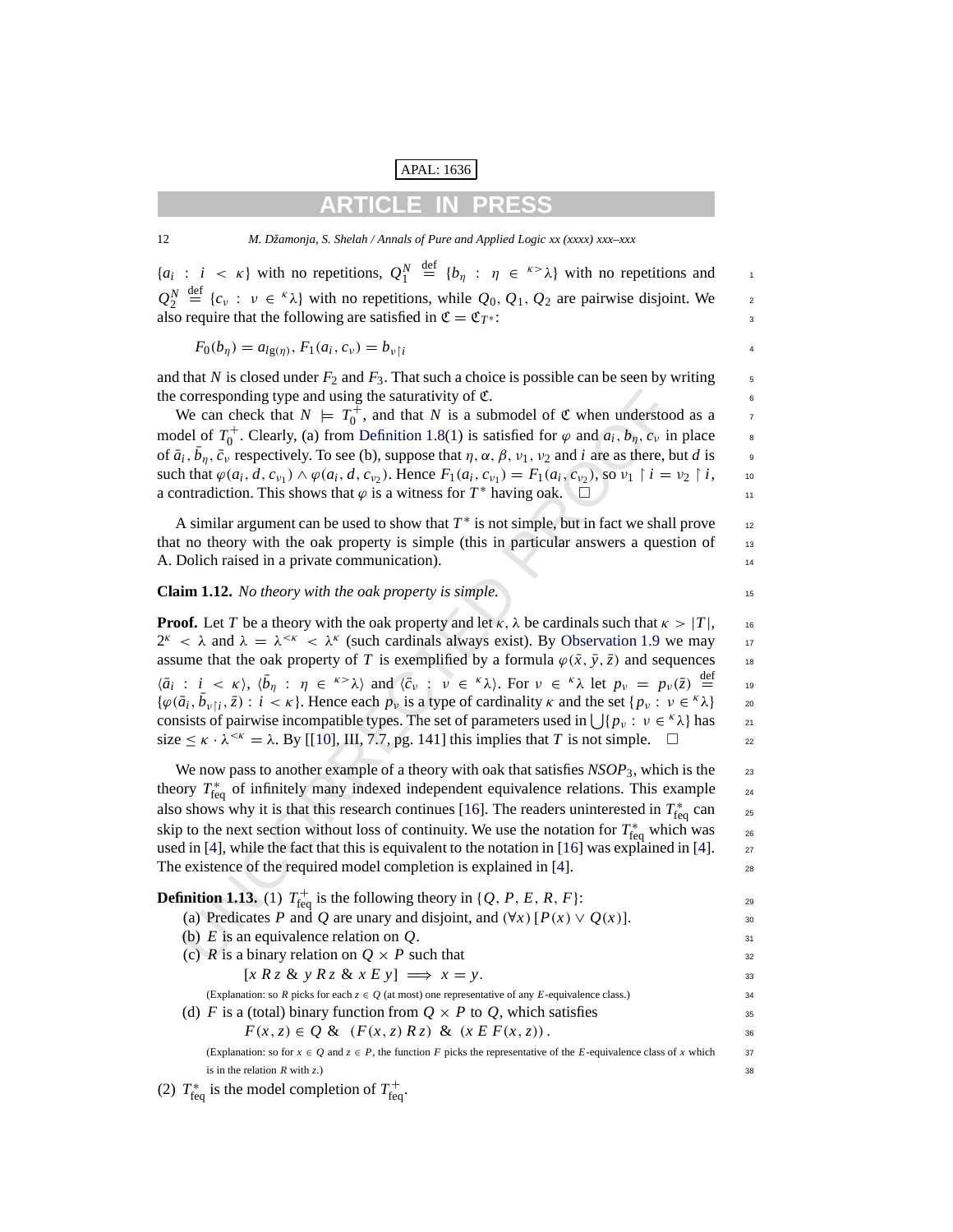<span id="page-12-1"></span>**Remark 1.14.** After renaming,  $\mathfrak{C}_{T_{\text{req}}^*}^{\text{eq}}$  is a reduct of  $\mathfrak{C}_{T^*}^{\text{eq}}$ ; formally  $T_{\text{req}}^*$  is interpretable in *T*<sup>\*</sup>. Given a model *M* of *T*<sup>\*</sup>, we define  $N = N_1[M]$  by letting its universe be  $Q_1^M \cup Q_2^M$ a and  $P^N = Q_2^M$ , while  $Q^N = Q_1^M$ . We let

$$
y E_z \text{ iff } F_0^M(y) = F_0^M(z) \text{ and } F^N(x, z) = F_1(F_0(x), z).
$$

5 We also let *x Rz* ⇔  $F^N(x, z) = x$ . It is easily seen that  $N \models T_{\text{feq}}^+$ , and moreover,  $N \models T^*_{\text{feq}}$ .

<span id="page-12-2"></span><sup>7</sup> Using the above Remark and the fact that oak and *NSOP*<sup>3</sup> are preserved up to isomorphism of  $\mathfrak{C}^{eq}$ , we obtain:

- **Corollary 1.15.** (1)  $T_{\text{feq}}^*$  has oak.
- 10 (2)  $T_{\text{feq}}^*$  *has*  $NSOP_3$ <sup>1</sup>
- 11 **Proof.** (1) Use the formula  $\varphi(x, y, z) \equiv F(x, z) = y$ .
- 12 (2) Follows by Remark 1.14.  $\Box$

<span id="page-12-3"></span>13 Part (2) of Corollary 1.15 was stated without proof in [18]. The results here suggest the <sup>14</sup> following questions.

**Question 1.16.** (1) Does  $T^*$  satisfy  $SOP_2$  or  $SOP_1$ ?

<sup>16</sup> (2) Are there any nontrivial examples of oak theories that have *SOP*3?

in the state of the fact that oak and  $NSOP_3$  $NSOP_3$  $NSOP_3$  are preserved up<br>
in the fact that oak and  $NSOP_3$  are preserved up<br>
in the f<sup>ext</sup>, we obtain:<br> **Extra Proof** Properties (1)  $T_{eq}^*$  $T_{eq}^*$  has oak.<br>
[1) Use the formula  $\varphi(x, y, z) \equiv F$ 17 Properties  $SOP_2$  or  $SOP_1$  were introduced in [4] where it was shown that  $SOP_3 \implies$  $18$  *SOP*<sub>2</sub>  $\implies$  *SOP*<sub>2</sub>  $\implies$  not simple, but it was left open to decide whether any of these <sup>19</sup> implications is reversible. These properties are studied further in [24] where it is proved that  $T_{\text{feq}}^{*}$  has *NSOP*<sub>1</sub>. This makes it reasonable to conjecture that the answer to both parts  $21$  of [1.16](#page-12-3) is positive.

- <sup>24</sup> **Theorem 1.17** (*Shelah*). *Suppose that* κ,µ *and* λ *are cardinals satisfying*
- 25 (1)  $\kappa = cf(\mu) < \mu, \lambda = cf(\lambda)$ ,

26 (2)  $\mu^+ < \lambda$ ,

<sup>27</sup> (3) *there is a family*

$$
\{(a_i, b_i): i < i^*, a_i \in [\lambda]^{<\mu}, b_i \in [\lambda]^{\kappa}\}
$$

*such that*  $|\{b_i : i < i^*\}| \leq \lambda$  *and satisfying that for every f* :  $\lambda \to \lambda$  *there is i such* 

- 30 *that*  $f(b_i) \subseteq a_i$ ; and
- 31 (4)  $pp_{\Gamma(k)}(\mu) > \lambda + |i^*|$ .
- <span id="page-12-0"></span> $\frac{\text{Then}}{\text{supp}(T^+_{\text{feq}}, \lambda)} \geq \text{pp}_{T(\kappa)}(\mu).$

<sup>22</sup> We finish the section by quoting a result of Shelah from [16], which can be compared <sup>23</sup> with our non-universality results from Section 2. The notation is explained in Section 2.

<sup>1</sup> It has subsequently been proved by Shelah and Usvyatsov in [\[24\]](#page-22-15) that *T*<sup>∗</sup> feq has a stronger property *NSOP*1.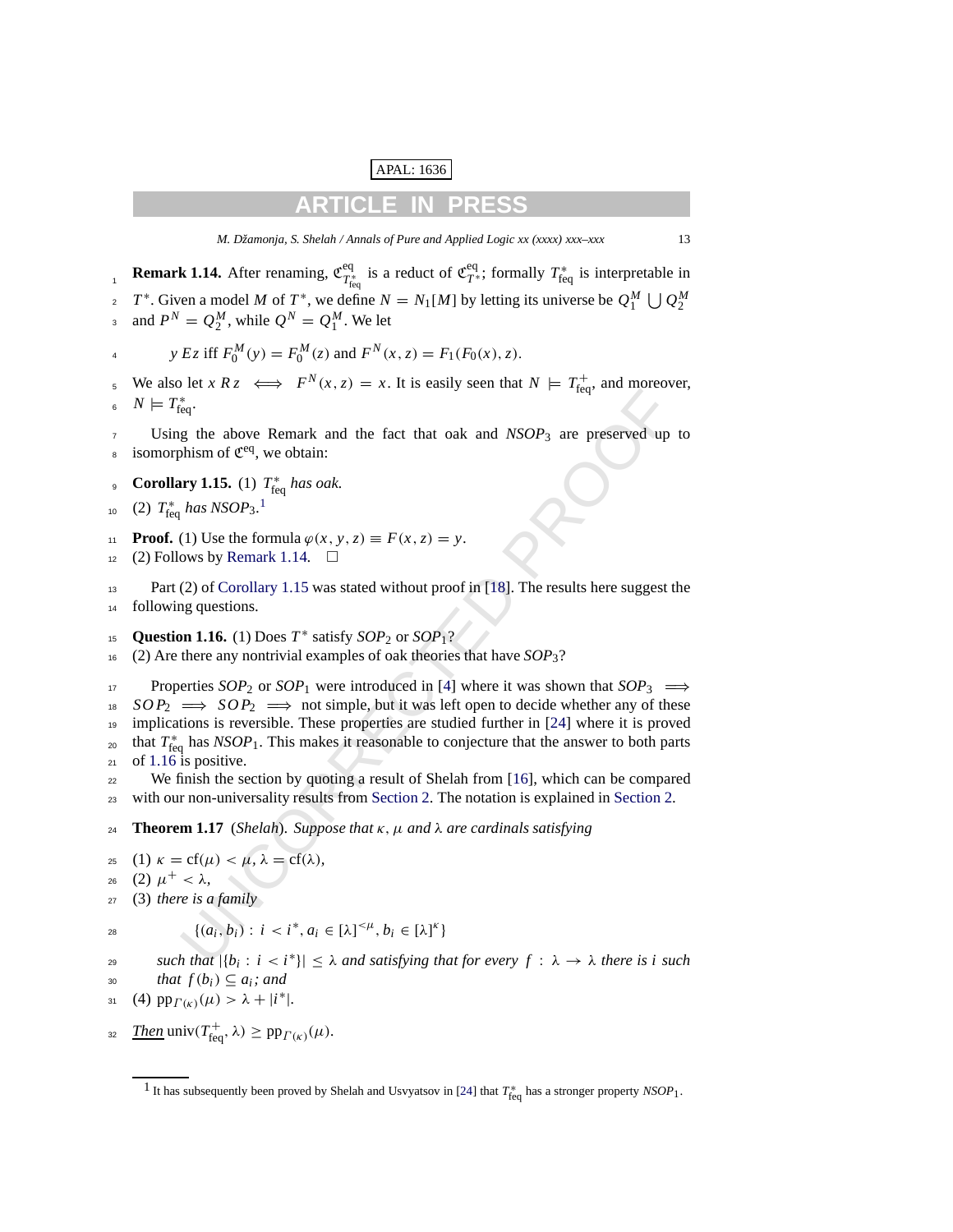

14 *M. Džamonja, S. Shelah / Annals of Pure and Applied Logic xx (xxxx) xxx–xxx*

#### <span id="page-13-0"></span>**2. Non-universality results** <sup>1</sup>

In this section we present two general theorems showing that under certain cardinal  $\frac{2}{3}$ arithmetic assumptions oak theories do not admit universal models. Let us start by <sup>3</sup> introducing some common abbreviations that we shall use in the statements and the proofs <sup>4</sup> in this section.

**Notation 2.1.** (1) Let  $\kappa \leq \lambda$  be cardinals. We let

$$
[\lambda]^{\kappa} \stackrel{\text{def}}{=} \{A \subseteq \lambda : |A| = \kappa\}.
$$

If  $\kappa$  is regular we let  $\delta$ 

$$
S_{\kappa}^{\lambda} \stackrel{\text{def}}{=} {\alpha < \lambda : \text{cf}(\alpha) = \kappa}.
$$

(2) For a set *A* of ordinals we let the set of *accumulation points* of *A* be  $\mathrm{acc}(A) \stackrel{\text{def}}{=} {\alpha \in \mathbb{C}}$  $A: \alpha = \sup(A \cap \alpha)$  and the set of *non-accumulation points* be nacc( $A$ )  $\stackrel{\text{def}}{=} A \setminus \text{acc}(A)$ .

**[E](#page-19-0)XECUTE AS A CONSTANT CONSTANT CONSTANT CONSTANT (B)** Theorems  $\lambda$  and  $\lambda$  and  $\lambda$  and  $\lambda$  are  $\lambda$  is regular we let  $\lambda^k \stackrel{\text{def}}{=} \{A \subseteq \lambda : |A| = \kappa\}$ .<br>For a set A of ordinals we let the set of *accumulation points* Before proceeding to the non-universality theorems recall from the Introduction the definition of a tight club guessing sequence (Definition 0.2). Note that the definition does not  $\frac{1}{3}$ require sets  $C_δ$  to be either closed or unbounded in  $δ$ . It can be deduced from the existing <sup>14</sup> literature on club guessing sequences that tight and truly tight club guessing sequences  $\frac{1}{15}$ exist for many triples  $(\kappa, \mu, \lambda)$ . We shall indicate in Claim 2.10 how this deduction can be made, but let us leave this for the discussion on the consistency of the assumptions of the 17 non-universality theorems, which will be given after their proofs. We shall now give two  $\frac{18}{18}$ non-universality theorems. These theorems have set-theoretic and model-theoretic assump- <sup>19</sup> tions. The model-theoretic assumption is the same in both cases: that we are dealing with  $20$ an oak theory of size  $\langle \lambda \rangle$ , with the desired conclusion being that the universality number  $\frac{21}{21}$ univ( $T$ ,  $\lambda$ ) is larger than  $\lambda$ . The set-theoretic assumptions, which are different for the two 22 theorems, will be phrased in the form of certain combinatorial statements that are needed  $\frac{23}{25}$ for the proofs of the theorem. As with tight club guessing sequences, it might not be imme- $\frac{24}{4}$ diately clear to the reader that these assumptions are consistent. However, after we prove 25 the theorems we shall give some sufficient conditions for these assumptions to be satisfied  $26$ and as a corollary get some non-universality results whose set-theoretic assumptions are  $27$ phrased in the form of cardinal arithmetic and known to be consistent.

<span id="page-13-1"></span>[Theorems 2](#page-13-1).2 and 2.4 have similar proofs, as we explain below, so we shall first state  $_{29}$ both theorems and then give the proofs simultaneously.  $\frac{30}{20}$ 

#### **Theorem 2.2.** *Assume that*  $\kappa$ ,  $\mu$ ,  $\sigma$  *and*  $\lambda$  *are cardinals satisfying*  $\frac{31}{2}$

| (1) $cf(\kappa) = \kappa < \mu < \lambda = cf(\lambda)$ and there is a tight $(\mu, \lambda)$ club guessing sequence,         | 32 |
|-------------------------------------------------------------------------------------------------------------------------------|----|
| (2) $\lambda < \mu^k$ ,                                                                                                       | 33 |
| $(3)$ $\kappa < \sigma < \lambda$ ,                                                                                           | 34 |
| (4) there are families $\mathcal{P}_1 \subseteq [\lambda]^k$ and $\mathcal{P}_2 \subseteq [\sigma]^k$ such that               | 35 |
| (i) for every injective $g : \sigma \to \lambda$ there is $X \in \mathcal{P}_2$ with $\{g(i) : i \in X\} \in \mathcal{P}_1$ , | 36 |
| (ii) $ \mathcal{P}_1  < \mu^k$ , $ \mathcal{P}_2  < \lambda$ ,                                                                | 37 |
| (5) T is a theory of size $\langle \ \lambda \rangle$ which has the oak property.                                             | 38 |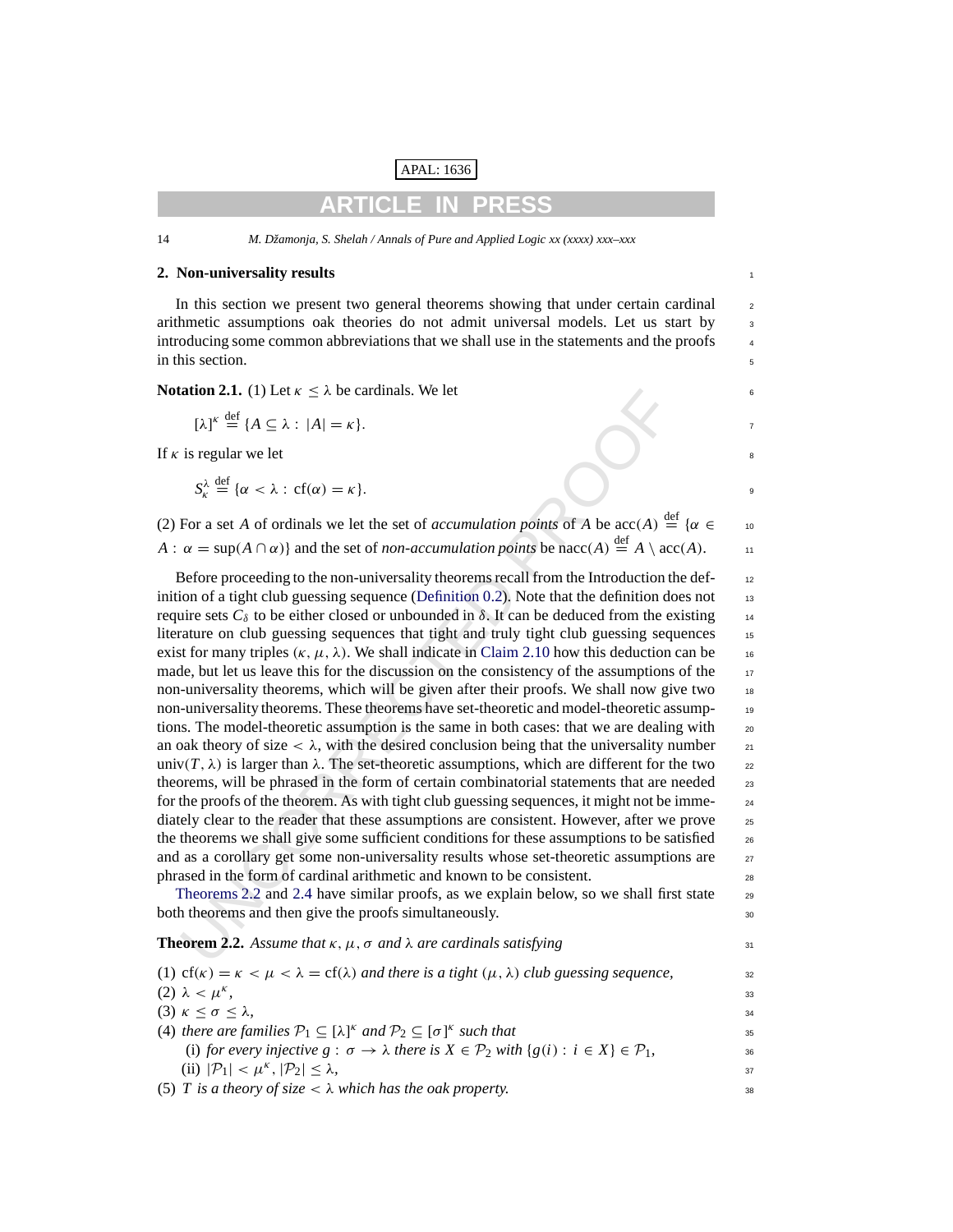*M. Džamonja, S. Shelah / Annals of Pure and Applied Logic xx (xxxx) xxx–xxx* 15

<sup>1</sup> *Then*

univ(T,  $\lambda$ ) >  $\mu^k$ .

**Definition 2.3.** For cardinals  $\kappa \leq \mu$  we define

$$
\mathcal{U}_{J_k^{\mathrm{bd}}}(\mu) \stackrel{\text{def}}{=} \min\{|\mathcal{P}| : \mathcal{P} \subseteq [\mu]^k \& (\forall b \in [\mu]^k)(\exists a \in \mathcal{P})\,a \cap b| = \kappa\}.
$$

More on  $\mathcal{U}_{J_{\kappa}^{\text{bd}}}(\mu)$  can be found in [22].

<sup>6</sup> **Theorem 2.4.** *Assume that* κ, µ, σ *and* λ *are cardinals satisfying*

(1)  $cf(\kappa) = \kappa < \mu < \lambda = cf(\lambda)$  *and there is a tight*  $(\mu, \lambda)$  *club guessing sequence.* 

 $(2) \lambda < \mathcal{U}_{J_{\kappa}^{\mathrm{bd}}}(\mu),$ <sup>9</sup> (3) κ ≤ σ ≤ λ*,*

10 (4) *there are families*  $P_1 \subseteq [\lambda]^k$  *and*  $P_2 \subseteq [\sigma]^k$  *such that* 

(i) for every injective 
$$
g : \sigma \to \lambda
$$
 there is  $X \in \mathcal{P}_2$  such that for some  $Y \in \mathcal{P}_1$ 

12  $|\{g(i) : i \in X\} \cap Y| = \kappa,$ 

13 (ii)  $|\mathcal{P}_1| < \mathcal{U}_{J_k^{\text{bd}}}(\mu), |\mathcal{P}_2| \leq \lambda$ *,* 

<sup>14</sup> (5) *T has the oak property.*

<sup>15</sup> *Then*

$$
\text{univ}(T,\lambda) \geq \mathcal{U}_{J_k^{\text{bd}}}(\mu).
$$

<span id="page-14-0"></span>e on  $\mathcal{U}_{I_x^{bd}}(\mu)$  can be found in [22].<br> **m 2.4.** Assume that  $\kappa$ ,  $\mu$ ,  $\sigma$  and  $\lambda$  are cardinals satisfying<br>  $\kappa$ ) =  $\kappa < \mu < \lambda = c f(\lambda)$  and there is a tight  $(\mu, \lambda)$  club guessing sequence,<br>  $\mathcal{U}_{I_x^{bd}}(\mu)$ ,<br> Before we start the proof let us give an introduction to the methods that appear within it. When proving that the universality number of a certain category with given morphisms (so not just in the context of first order model theory) is high it is often the case that one can associate with each object in the category a certain construct, an invariant, which is to some extent preserved by morphisms. For example such an invariant might be an ordinal number and then one can prove that such an invariant may only increase after an embedding. The proof then proceeds by contradiction by showing that any candidate for the universal would have to satisfy too many invariants. A trivial example would be to show that there is no countable well-ordering that is universal under order preserving 26 embeddings: the order type of the ordering is an invariant that satisfies that if  $f : P \to Q$  is an order preserving embedding, then the order type of  $Q$  is at least as large as that of  $P$ . Any *Q* that would be universal would have to have a countable well-order type that is larger than that of all countable ordinals, a contradiction. As trivial as it is, this example points out two stages of a non-universality proof: *construction* which associates an object with every invariant prescribed by a certain set (e.g. the uncountable set of all countable ordinals) and *preservation* that shows that some essential features of the invariant are preserved (e.g. the order type does not decrease) under embeddings. In our proofs we shall use the same 34 method, except that the invariants will be defined as certain  $\lambda$ -sequences of subsets of  $\mu$ , 35 unique modulo the club filter on  $\lambda$ , and that the preservation and the resulting contradiction will be dependent on a certain club guessing sequence. Using such invariants is a technique that was first used by Kojman and Shelah in [\[8\]](#page-22-5) and has appeared in a number of papers since. The main point tends to be the right definition of an invariant and the use of a right kind of club guessing.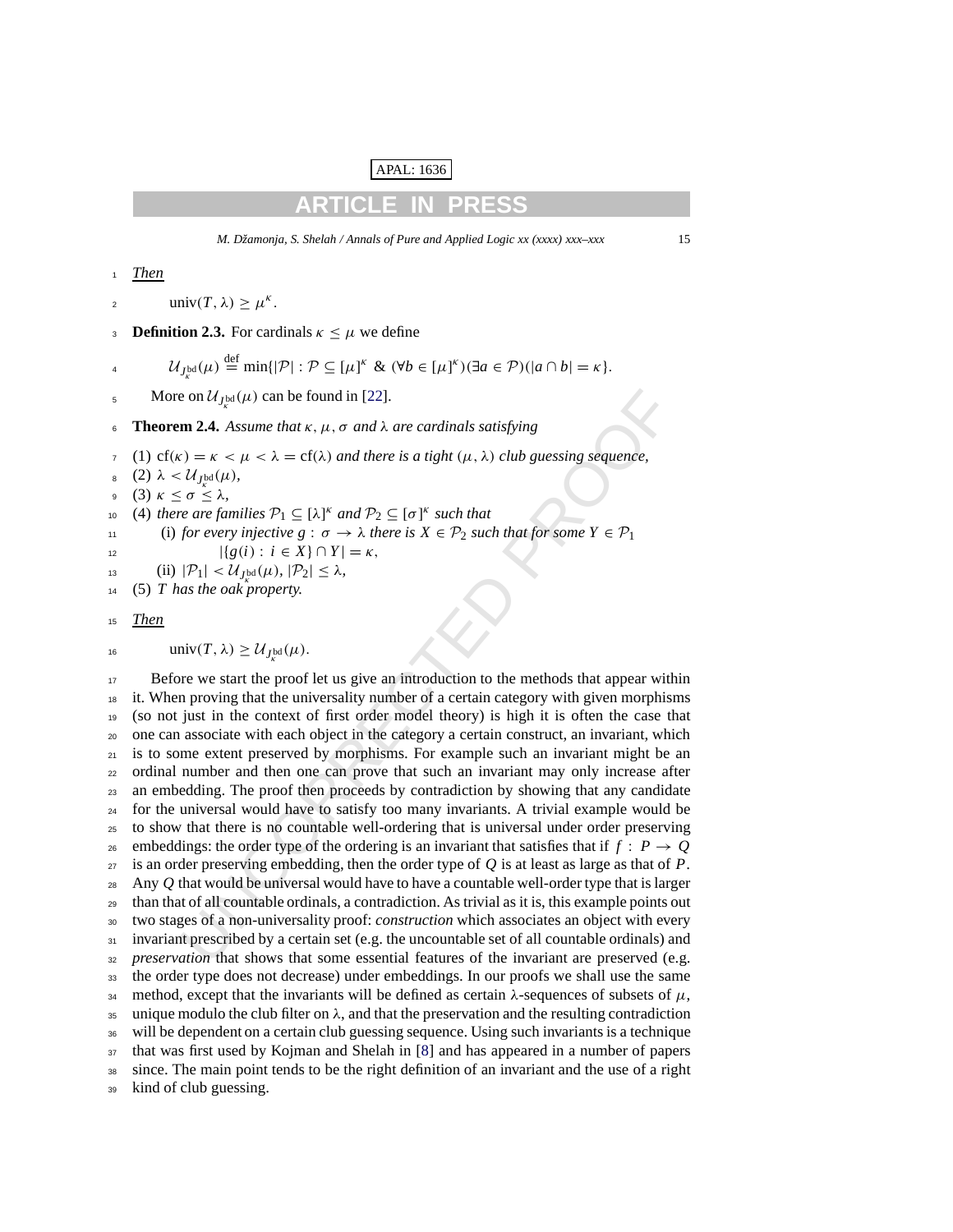### **ARTICLE**

#### 16 *M. Džamonja, S. Shelah / Annals of Pure and Applied Logic xx (xxxx) xxx–xxx*

**Proof.** We shall use the same proof for both [Theorems 2.2](#page-13-1) and [2.4.](#page-14-0) The two main Lemmas are the same for the two theorems, and we shall indicate the differences which occur toward 2 the end of the proof. Suppose that  $\varphi(\bar{x}, \bar{y}, \bar{z})$  shows that *T* has the oak property and let 3  $a_i$  (*i* < *κ*),  $b_n$  ( $\eta \in {k > \lambda}$ ) and  $c_v$  ( $v \in {k \lambda}$ ) exemplify the oak property of  $\varphi(\bar{x}, \bar{y}, \bar{z})$  for  $\lambda$ and  $\kappa$ . For notational simplicity, let us assume that  $lg(\bar{x}) = lg(\bar{y}) = lg(\bar{z}) = 1$ .

Let  $\langle C_\delta : \delta \in S \rangle$  be a tight  $(\mu, \lambda)$  club guessing sequence. For each  $\delta$ , let  $\langle \alpha(\delta, \zeta) : \delta \in S \rangle$  $\zeta < \mu$ ) be the increasing enumeration of  $C_\delta$ . Let  $\mathfrak{C}^+$  be a (saturated enough) expansion of  $\sigma$  $\mathfrak{C}_T$  by the Skolem functions for  $\mathfrak{C}_T$ .

**Definition 2.5.** (1) For  $\overline{N} = \langle N_{\gamma} : \gamma \langle \lambda \rangle$  an  $\prec$ -increasing continuous sequence of 9 models of *T* of size  $\langle \lambda \rangle$ , and for  $a, c \in N_\lambda \stackrel{\text{def}}{=} \bigcup_{\gamma \langle \lambda \rangle} N_\gamma$ , and  $\delta \in S$ , we let

$$
\text{inv}_{\bar{N}}(c, C_{\delta}, a) \stackrel{\text{def}}{=} \{ \zeta < \mu : (\exists b \in N_{\alpha(\delta, \zeta + 1)} \setminus N_{\alpha(\delta, \zeta)})(N_{\lambda} \models \varphi[a, b, c]) \}.
$$

(2) For a set *A* and  $\delta$ ,  $\bar{N}$  as above, let 12

$$
\text{inv}_{\bar{N}}^A(c, C_\delta) \stackrel{\text{def}}{=} \bigcup \{ \text{inv}_{\bar{N}}(c, C_\delta, a) : a \in A \}.
$$

<span id="page-15-1"></span>**Note 2.6.** Following the notation of Definition 2.5, notice that  $inv_{\bar{N}}(c, C_{\delta}, a)$  is always a 14 singleton or empty, since if there is  $b \in N_\lambda$  such that  $\varphi[a, b, c]$  holds then such *b* is unique 15 (by part (c) of Definition 1.8). Consequently  $\text{inv}_{\bar{N}}^{\bar{A}}(c, C_{\delta}) \in [\mu]^{\leq |A|}$  $\cdot$  16

<span id="page-15-0"></span>by the Skolem functions for  $e_x$ .  $\therefore e_y$ .  $\therefore e_z$ .  $\therefore$   $\therefore$   $\therefore$   $\therefore$   $\therefore$   $\therefore$   $\therefore$   $\therefore$   $\therefore$   $\therefore$   $\therefore$   $\therefore$   $\therefore$   $\therefore$   $\therefore$   $\therefore$   $\therefore$   $\therefore$   $\therefore$   $\therefore$   $\therefore$   $\therefore$   $\therefore$   $\therefore$   $\therefore$   $\therefore$   $\therefore$   $\therefore$  **Construction Lemma 2.7.** *For every*  $A^* \in [\mu]^k$  *of order type*  $\kappa$ *, there is an*  $\prec$ *-increasing* 17 *continuous sequence*  $\bar{N}^{A^*} = \langle N^{A^*}_{\gamma} : \gamma \langle \lambda \rangle$  *of models of T of size*  $\langle \lambda \rangle$  *and a set*  $\{\hat{a}_i : i < \sigma\}$  of elements of  $N_{A^*} \stackrel{\text{def}}{=} \bigcup_{\gamma \prec \lambda} N_{\gamma}^{A^*}$  such that for some club  $E^*$  of  $\lambda$ , for every  $X \in \mathcal{P}_2$ , for some  $\alpha_X < \lambda$ , for every  $\delta \in S$  satisfying  $\min(C_\delta) > \alpha_X$ , there is  $c \in N_{A^*}$  20  $\int_{N_{A^*}}^{N_{A^*}}$   $(c, C_\delta) = A^*$ .

*In addition, the universe of*  $N_{A^*}$  *is*  $\lambda$ .

**Proof of the Lemma.** Let  $P_2 = \{X_\alpha : \alpha < \alpha^* \leq \lambda\}$ . Without loss of generality 23  $\sigma \subseteq \bigcup$  $\alpha < \alpha^* X \alpha$ . 24

Given  $A^*$ . Let  $f = f_{A^*}$  be an increasing function from the successor ordinals <  $\kappa$  25 into  $\mu$  such that Rang( $f$ ) =  $A^*$ . For  $\delta \in S$  let  $\nu_{\delta}$  be the function from  $\kappa$  into  $\lambda$  such that 26  $\nu_{\delta}(\zeta) = \alpha(\delta, f(\zeta))$  for all  $\zeta < \kappa$ . Note that  $\nu_{\delta}$  is increasing. Hence  $c_{\nu_{\delta}}$  is well defined, as 27 is  $b_{\eta}$  for  $\eta \lhd \nu_{\delta}$ . For  $X \in \mathcal{P}_2$ , let  $\rho_X$  be a bijection between the ordinals  $\lt \kappa$  that have the 28<br>form  $\beta + 2$  for some  $\beta$  and X. For  $n \in \kappa > \lambda$  let us say that *n* is good iff the domain of *n* is form  $\beta + 2$  for some  $\beta$  and *X*. For  $\eta \in \kappa > \lambda$  let us say that  $\eta$  is *good* iff the domain of  $\eta$  is of the form  $\beta + 2$  for some  $\beta < \kappa$ .

By a compactness argument, we can see that there are  $\langle \hat{a}_i : i < \sigma \rangle$  and for  $X \in \mathcal{P}_2$ , 31 sequences  $\langle c_{\nu_\delta}^X : \delta \in S \rangle$ ,  $\langle b_{\eta}^X : \eta \vartriangleleft v_\delta \& \eta \text{ good } \& \delta \in S \rangle$  such that for  $\eta$  good and  $\delta \in S$  32

$$
\eta \vartriangleleft \nu_{\delta} \implies \models \varphi[\hat{a}_{\rho_X(lg(\eta))}, b_{\eta}^X, c_{\nu_{\delta}}^X] \tag{3}
$$

and the appropriate translation of (b) from [Definition 1.8](#page-10-1) holds. By taking an isomorphic  $\frac{34}{4}$ copy of  $\mathfrak{C}^+$  if necessary, we can assume that the Skolem hull in  $\mathfrak{C}^+$  of  $\overline{\phantom{a}}$  35

$$
\{\hat{a}_i : i < \sigma\} \cup \{b^X_\eta : X \in \mathcal{P}_2 \& (\exists \delta \in S) \eta \triangleleft \nu_\delta\} \cup \{c^X_{\nu_\delta} : X \in \mathcal{P}_2 \& \delta \in S\}
$$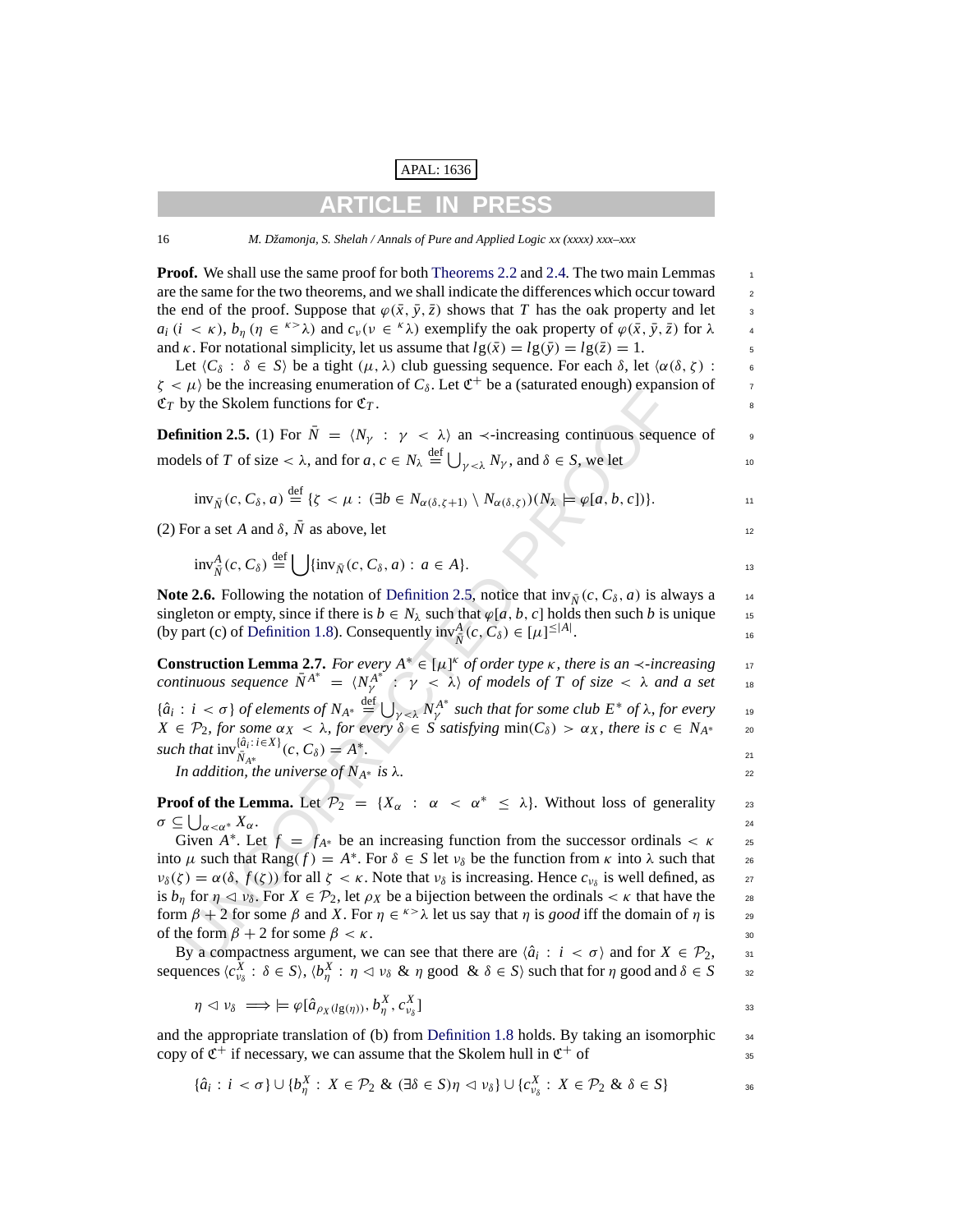*M. Džamonja, S. Shelah / Annals of Pure and Applied Logic xx (xxxx) xxx–xxx* 17

is contained in  $\lambda$ . Let for  $\gamma < \lambda$  the model  $N_\gamma^{A^*}$  be the reduction to  $\mathcal{L}(T)$  of the Skolem 2 hull in  $\mathfrak{C}^+$  of

4

5

$$
\bigcup_{\alpha < \min\{\alpha^*, \gamma\}} \{c_{\nu_\delta}^{X_\alpha} : \delta \in S \cap \gamma \& \sup(\text{Rang}(\nu_\delta)) < \gamma\} \cup
$$
  

$$
\bigcup_{\alpha < \min\{\alpha^*, \gamma\}} \{b_{\eta}^{X_\alpha} : \eta \leq \nu_\delta \text{ for some } \delta \in S \& \eta \text{ good } \& \sup(\text{Rang}(\eta)) < \gamma\}.
$$

 $\overline{X} = \bigcup_{i=1}^{n} \{i \in \mathbb{Z}^n : \eta < 1 \nu_3 \text{ for some } \delta \in \mathbb{Z} \text{ or } \eta \text{ good } \alpha \text{ sup}(\text{Kang}(\eta)) < \gamma\}.$ <br>  $\overline{X}^{\alpha^*} = \langle N_j^{\beta^*} : \gamma < \lambda \rangle \text{ is } \prec \text{increasing continuous, and it also follows that } \text{c of } N^{A^*} \stackrel{\text{def}}{=} \bigcup_{\gamma < \lambda} N_j^{A^*} \text{ is } \lambda. \text{ We observe also that for } \gamma < \lambda \text{ we$ 6 Hence  $\bar{N}^{A^*} = \langle N^{A^*}_{\gamma} : \gamma < \lambda \rangle$  is ≺-increasing continuous, and it also follows that the *v* universe of  $N^{A^*} \stackrel{\text{def}}{=} \bigcup_{\gamma < \lambda} N^{A^*}_{\gamma}$  is  $\lambda$ . We observe also that for  $\gamma < \lambda$  we have  $|N^{A^*}_{\gamma}| < \lambda$  $\alpha$  because λ is regular, *T* has size  $\alpha$  and the Skolem hull needed to obtain  $N_{\gamma}^{A^*}$  is taken 9 over a set of size  $\langle \lambda \rangle$ . That this set has size  $\langle \lambda \rangle$  might not be immediate, since in the last 10 clause of its definition we allow  $\delta$  to range over the entire set *S*, whose size is  $\lambda$ . However, 11 for every  $\eta$  appearing in this part of the definition,  $\eta$  is increasing (as an initial segment of 12 some  $\nu_{\delta}$ ) and it satisfies sup(Rang( $\eta$ )) < γ. Since the domain of  $\eta$  is of the form  $\beta + 2$ 13 for some  $\beta$ , this means  $\eta(\beta + 1) < \gamma$ . For any  $\delta \in S$  such that  $\eta \leq \nu_{\delta}$  we have that  $n_4$   $\eta(\beta + 1) \in C_\delta$ , so either  $\eta(\beta + 1) \in \text{nacc}(C_\delta)$  or for some  $\gamma' \in \text{nacc}(C_\delta)$  we have that  $n_5$   $n(\beta) < \gamma' < n(\beta + 1)$ . At any rate, Rang(n) is a subset of size  $\lt \kappa$  of a set of the form  $C_\delta$  ∩ ξ ∪ {*o*} for some ξ ∈ nacc(*C*<sub>δ</sub>) and ξ, *o* are both < γ. As part of the choice of  $\overline{C}$  we 17 obtain that for any  $\xi < \gamma$ 

$$
18 \qquad |\{C_\delta \cap \xi : \delta \in S, \xi \in \text{nacc}(C_\delta)\}| < \lambda.
$$

 $\gamma$  ∪ { $\hat{a}_i$  :  $i \in \bigcup_{\alpha \leq \min\{\alpha^*, \gamma\}} X_\alpha$ }∪

For  $\delta \in S$  and  $\xi \in \text{nacc}(C_{\delta})$  let  $\zeta^*(\delta, \xi) \stackrel{\text{def}}{=} \min{\{\zeta : \alpha(\delta, f(\zeta)) \geq \xi\}}$ , if this is well  $\alpha$  defined, and let  $\zeta^*(\delta, \xi) = \kappa$  otherwise. Now notice that if *C*<sub>δ</sub> ∩ ξ = *C*<sub>δ</sub>' ∩ ξ then we have  $\zeta^*(\delta, \xi) = \zeta^*(\delta', \xi)$  and that  $\nu_{\delta} \restriction \zeta^*(\delta, \xi) = \nu_{\delta'} \restriction \zeta^*(\delta', \xi)$ . Our analysis shows that any  $\eta$ relevant to the third clause of the definition of  $N_f^{A*}$  and having domain  $\beta + 2$  satisfies that  $n \restriction (\beta + 1) = (\nu_{\delta} \restriction \zeta^*(\delta, \xi)) \restriction (\beta + 1)$  for some  $\delta \in S$  and  $\xi < \gamma$  and hence that there are  $\lambda_1$  <  $\lambda$  choices for  $b_n^{X_\alpha}$ . Let  $E^*$  be a club of  $\lambda$  such that for every  $\delta \in E^*$  and good  $\eta$  we have

$$
b_{\eta}^{X_{\beta}} \in N_{\delta}^{A^*} \text{ iff } \beta < \delta \ \& \ (\exists \delta' \in S \cap \delta) [\eta \vartriangleleft \nu_{\delta'}].
$$

Given  $\alpha < \alpha^*$ ,  $X = X_\alpha$  and  $\delta \in S$  with min( $C_\delta$ )  $\geq \alpha + 1$  and  $C_\delta \subseteq E^*$ , we shall show <sup>27</sup> that with

$$
I \stackrel{\text{def}}{=} \text{inv}_{\bar{N}^{A^*}}^{\{\hat{a}_i : i \in X\}}(c_{\nu_\delta}^X, C_\delta)
$$

we have  $I = A^*$ . Notice that  $\varepsilon < \kappa \implies \alpha(\delta, f(\varepsilon)) > \alpha$  trivially since min( $C_\delta$ )  $> \alpha$ .  $\alpha_3$  Let *i* ∈ *X*, *β* + 2 =  $\rho_X^{-1}(i)$  and let  $\eta = \langle \alpha(\delta, f(\varepsilon)) : \varepsilon \leq \beta + 1 \rangle$ . We have that  $\eta \vartriangleleft \nu_\delta$ and  $i = \rho_X(lg(\eta))$ . Hence  $\varphi[\hat{a}_i, b_\eta^X, c_{\nu_\delta}^X]$  holds. Let  $\zeta = f(\beta + 1)$ . We then have that  $b^X_{\eta} \in N_{\alpha(\delta,\zeta)+1}^{\Lambda^*} \subseteq N_{\alpha(\delta,\zeta)+1}^{\Lambda^*}$  (as  $\alpha(\delta,\zeta)+1$  is strictly larger than sup(Rang( $\eta$ )) =  $\alpha(\delta,\zeta)$ and  $\alpha < \alpha(\delta, \zeta) + 1$ , but  $b^X_\eta \notin N_{\alpha(\delta, \zeta)}^{A^*}$  by the choice of  $E^*$ . Hence  $\zeta = f(\beta + 1) \in I$ . So  $A^* \subseteq I$  because every element of  $A^*$  is  $f(\beta + 1)$  for some  $\beta$  as above. 35 In the other direction, suppose  $\zeta \in I$  and let  $i \in X$  be such that  $\zeta$  is in

 $\lim_{\alpha \to 0} \lim_{\delta \to 0} (c_{\nu_\delta}^X, C_\delta, \hat{a}_i)$ . Hence for some  $b \in N_{\alpha(\delta, \zeta+1)}^{A^*} \setminus N_{\alpha(\delta, \zeta)}^{A^*}$  we have  $\models \varphi[\hat{a}_i, b, c_{\nu_\delta}^X]$ .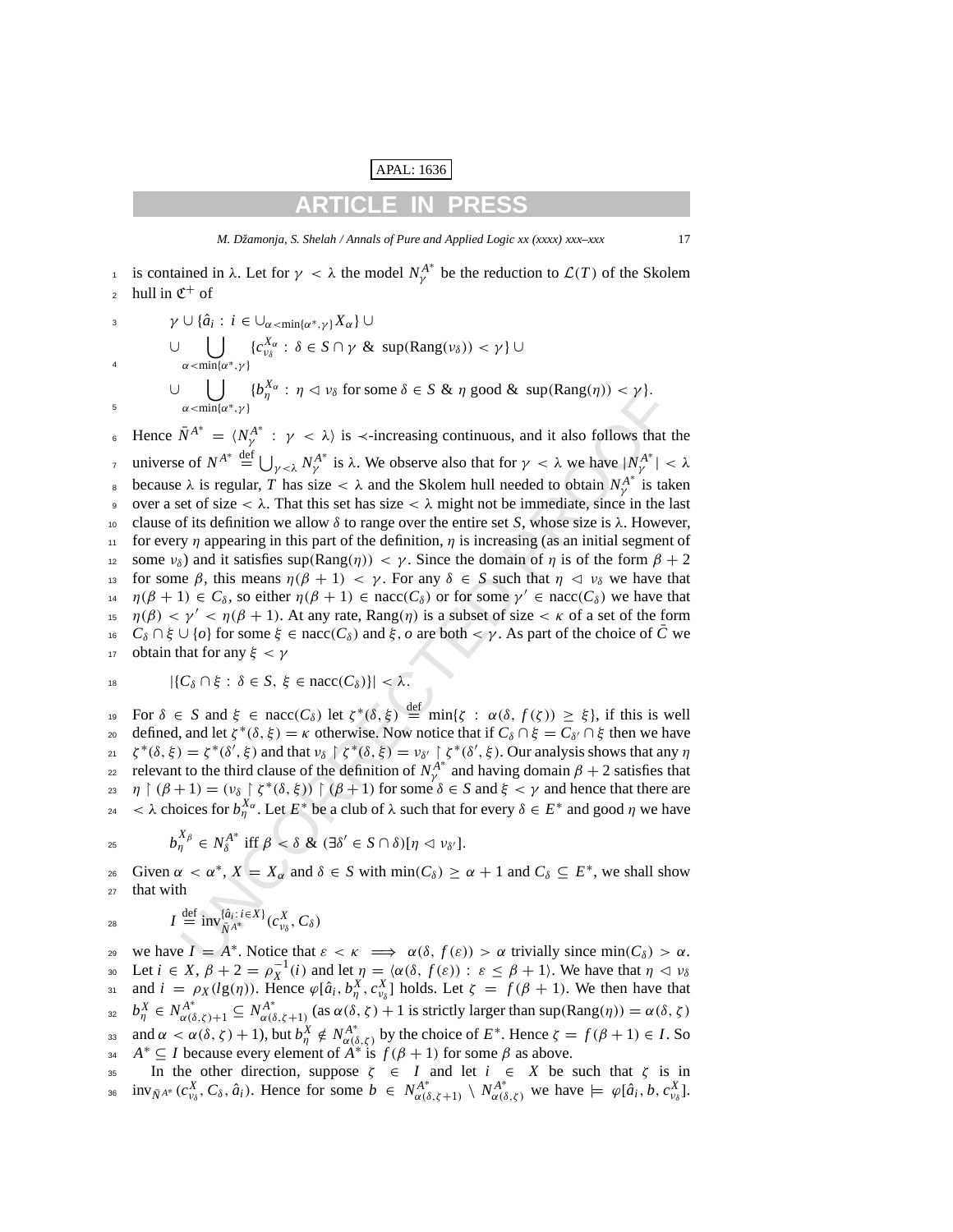### **ARTICLE**

#### 18 *M. Džamonja, S. Shelah / Annals of Pure and Applied Logic xx (xxxx) xxx–xxx*

Constructing  $\eta$  as in the previous paragraph we have that  $\models \varphi[\hat{a}_i, b_{\eta}^X, c_{\nu_{\delta}}^X]$  holds. Using the uniqueness property from (c) of [Definition 1.8](#page-10-1) we see that  $b = b_{\eta}^X$  so  $\zeta = f(\beta + 1)$  for 2 some  $\beta$ . So  $A^* = I$ .  $\Box$  $\Box$ 

<span id="page-17-0"></span>**Note 2.8.** With the notation of [Lemma 2.7,](#page-15-1) for any  $i \in \bigcup_{\alpha \leq \min\{\alpha^*, \delta\}} X_\alpha$  we have  $\sinv \bar{N} A^* (c_{\delta}^X, C_{\delta}, \hat{a}_i) \neq \emptyset$ , as follows from the forward direction of the proof that  $A^* = I$ .

**Preservation Lemma 2.9.** *Suppose that N and N*<sup>∗</sup> *are models of T both with universe* λ*, and*  $f: N \to N^*$  *is an elementary embedding, while*  $\langle N_\gamma : \gamma < \lambda \rangle$  *and*  $\langle N_\gamma^* : \gamma < \lambda \rangle$  *are continuous increasing sequences of models of T of cardinality*  $< \lambda$  with  $\bigcup_{\gamma < \lambda} N_{\gamma} = N$ *and*  $\bigcup_{\gamma < \lambda} N^*_{\gamma} = N^*$ *. Further suppose that*  $\{\hat{a}_{\alpha} : \alpha < \kappa\} \subseteq N$  *is given. Let* 

$$
E \stackrel{\text{def}}{=} \left\{ \gamma : \begin{array}{c} (N, N^*, f) \upharpoonright \gamma \prec (N, N^*, f) \& \sup([a_\alpha : \alpha < \kappa]) < \gamma \& \\ the \text{universes of } N_\gamma \text{ and } N^*_\gamma \text{ are both the set } \gamma \end{array} \right\}.
$$

*Then for every*  $c \in N$  *and*  $\delta$  *with*  $C_{\delta} \subseteq E$ *, and for every*  $\alpha < \kappa$  *we have* 

$$
\text{inv}_{\bar{N}}(c, C_{\delta}, \hat{a}_{\alpha}) = \text{inv}_{\bar{N}^*}(f(c), C_{\delta}, f(\hat{a}_{\alpha})).
$$

**Proof of the Lemma.** Note that *E* is a club of  $\lambda$ . Fix  $c \in N$  and  $\delta \in S$  as required, and let 8  $a = a_{\alpha}$  for some  $\alpha < \kappa$ . We shall see that  $\text{inv}_{\bar{\mathcal{N}}}(c, C_{\delta}, a) = \text{inv}_{\bar{\mathcal{N}}^*}(f(c), C_{\delta}, f(a)).$ 

Suppose  $\zeta < \mu$  is an element of inv<sub>N</sub><sup> $\zeta$ </sup> (*c*, *C*<sub>δ</sub>, *a*), so there is  $b \in N_{\alpha(\delta, \zeta+1)}$  with 10  $N \models \varphi[a, b, c]$ , while there is no such  $b \in N_{\alpha(\delta, \zeta)}$  (we are using the uniqueness property 11 from (c) of Definition 1.8). We have that  $N^*$  satisfies  $\varphi[f(a), f(b), f(c)]$ . As  $C_\delta \subseteq E$  we 12 have that  $\alpha(\delta, \zeta + 1) \in E$ , and as  $b \in N_{\alpha(\delta, \zeta + 1)}$ , clearly  $f(b) \in N_{\alpha(\delta, \zeta + 1)}^*$ . Similarly, by the definition of *E* again and the fact that *f* is injective we have  $f(b) \notin N^*_{\alpha(\delta,\zeta)}$ . By the assumptions on  $\varphi$  we have 15

$$
N^* \models "\forall y)[\varphi(f(a), y, f(c)) \implies y = f(b)]",
$$

 $\text{so } \zeta \in \text{inv}_{\bar{N}^*}(f(c), C_\delta, f(a))$ .

servation Lemma 2.9. Suppose that N and N\* are models of T both with univ<br>  $f: X \rightarrow N^*$  is an elementary embedding, while  $\langle N_y : \gamma < \lambda$  and  $\langle N_y^* : \gamma < \lambda$  and  $\langle N_y^* : \gamma < \lambda \rangle$ <br>  $\langle \bigcup_{y \prec \lambda} N_y^* = N^*$ . Further suppose that  $\$ In the other direction, suppose  $\zeta < \mu$  is an element of  $\text{inv}_{\bar{N}^*}(f(c), C_\delta, f(a))$ , so there 18 is  $b^* \in N^*_{\alpha(\delta,\zeta+1)}$  with  $N^* \models \varphi[f(a), b^*, f(c)]$ , while there is no such  $b^* \in N^*_{\alpha(\delta,\zeta)}$ . Hence  $N^* \models \exists y (\varphi[f(a), y, f(c)])$ , so  $N \models \exists y (\varphi[a, y, c])$ . Let  $b \in N$  be such that 20 *N*  $\models \varphi[a, b, c]$ . Hence *N*<sup>∗</sup>  $\models \varphi[f(a), f(b), f(c)]$ . Again by (*c*) of Definition [1.8,](#page-10-1) we 21 have  $f(b) = b^*$ , so  $b \in N_{\alpha(\delta,\zeta+1)} \setminus N_{\alpha(\delta,\zeta)}$  because  $\{\alpha(\delta,\zeta), \alpha(\delta,\zeta+1)\} \subseteq E$ , so by the 22 choice of *E* we have that for  $\gamma \in {\alpha(\delta, \zeta), \alpha(\delta, \zeta + 1)}, (N, N^*, f) \upharpoonright \gamma$  is an elementary 23 submodel of  $(N, N^*, f)$ . As this *b* is unique (by (c) of Definition 1.8) we have that  $\zeta$  24 belongs to inv $_{\bar{N}}(c, C_{\delta}, a)$ .  $\Box$  $\Box$ 

**Proof of the [Theorem](#page-14-0)s continued** (*Theorem [2.2](#page-13-1) (Theorem 2.4*)). To conclude the proof <sub>26</sub> of the theorems, given  $\theta < \mu^k [\theta < U_{\text{Jyd}}(\mu)]$ , we shall see that univ(*T*,  $\lambda > \theta$ . Without loss of generality, we can assume that  $\theta \ge \lambda + |\mathcal{P}_1|$ . Given  $\langle N_j^* : j < \theta \rangle$  a 28 sequence of models of *T* each of size  $\lambda$ , we shall show that these models are not jointly 29 universal. So suppose they were. Without loss of generality, the universe of each  $N_j^*$  is  $\lambda$ . Let  $\bar{N}_j^* = \langle N_{\gamma,j}^* : \gamma < \lambda \rangle$  be an increasing continuous sequence of models of *T* of size 31  $\lambda$  such that  $N_j^* = \bigcup_{\gamma < \lambda} N_{\gamma,j}^*$ , for  $j < \theta$ . For each  $A \in \mathcal{P}_1$  (so  $A \in [\lambda]^k$ ),  $\delta \in S$ , 32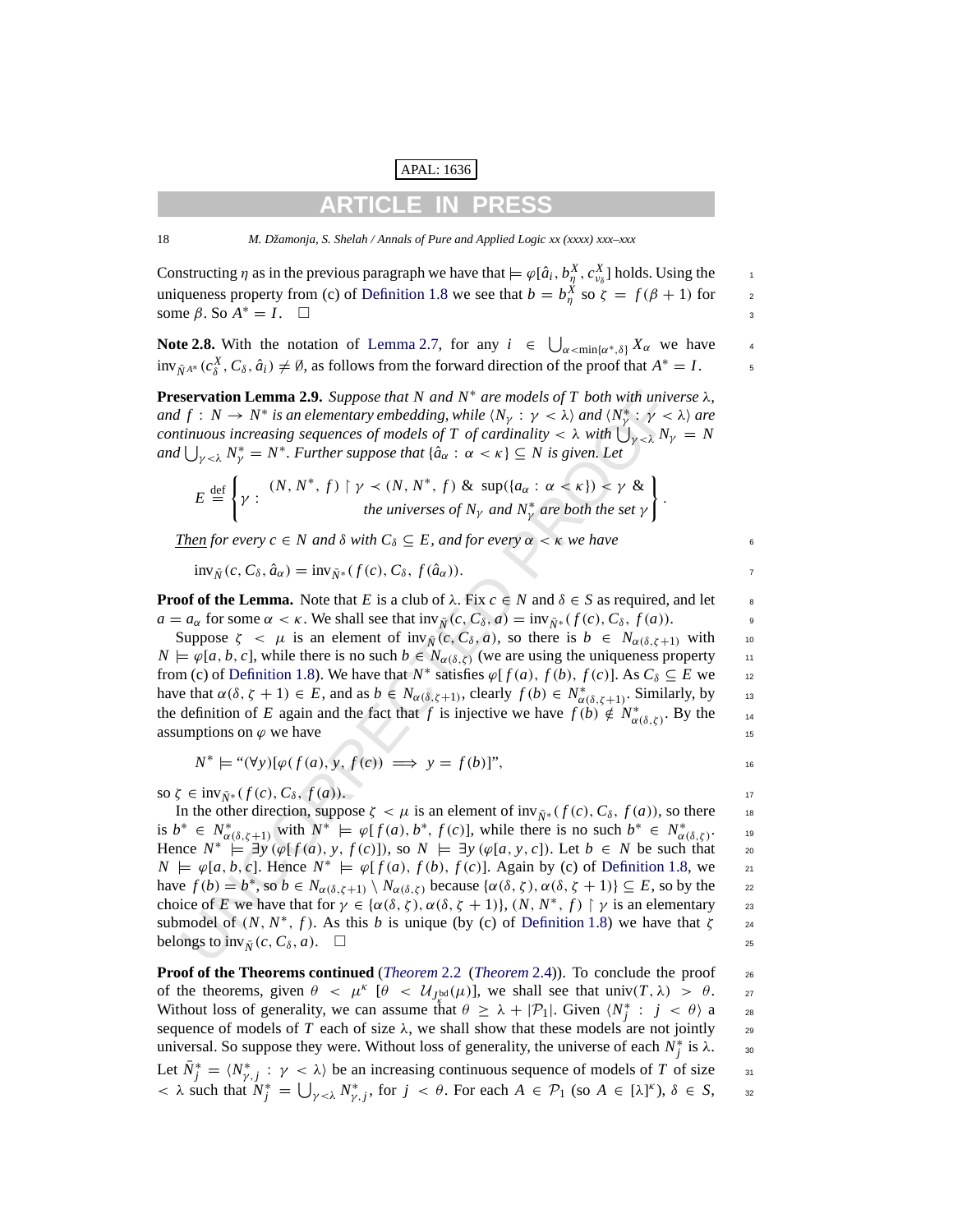## **ARTICLI**

*M. Džamonja, S. Shelah / Annals of Pure and Applied Logic xx (xxxx) xxx–xxx* 19

*j* <  $\theta$  and  $d \in N_j^*$ , we compute  $\text{inv}_{N_j^*}^A(d, C_\delta)$ , each time obtaining an element of  $[\mu]^{\leq \kappa}$ . The number of elements of  $[\mu]^{\leq \kappa}$  obtained in this way is

 $3 \leq |\mathcal{P}_1| \cdot |S| \cdot \theta \cdot \lambda \leq \theta.$ 

By the choice of  $\theta$  [and the definition of  $\mathcal{U}_{f^{\text{bd}}_{A}}(\mu)$ ], we can choose  $A^* \in [\mu]^k$  such that  $A^*$ is not equal to any of these sets [is almost disjoint (i.e. has intersection of size  $\lt k$ ) to any one of these sets]. Let  $N \stackrel{\text{def}}{=} N_{A^*}$  be as guaranteed to exist by the Construction Lemma, and let  $\{\hat{a}_i : i < \sigma\}$ ,  $\bar{N}^{A^*} \stackrel{\text{def}}{=} \langle N^{A^*}_{\gamma} : \gamma < \lambda \rangle$  and  $E^*$  be as in that Lemma. In particular, the universe of *N* is  $\lambda$ . Suppose that  $j < \theta$  and  $f : N \to N_j^*$  is an elementary embedding, and let

.

$$
E^{**} \stackrel{\text{def}}{=} \left\{ \begin{array}{c} \delta \in E^* : (N, N_j^*, f) \upharpoonright \delta \prec (N, N_j^*, f) \& \\ \text{the universe of each } N_{\delta,j}^*, N_{\delta}^{A^*} \text{ is } \delta \end{array} \right\}
$$

Let  $g : \sigma \to \lambda$  be given by  $g(i) = f(\hat{a}_i)$ . Note that g is injective because f is an 5 isomorphic embedding. By assumption (4)(i) of Theorem 2.2 [2.4], there is  $X = X_\alpha \in \mathcal{P}_2$ <br>6 such that  $\{f(\hat{a}) : i \in X\} \in \mathcal{P}_1$  [for some  $Y \in \mathcal{P}_1$  we have such that  ${ f(\hat{a}_i) : i \in X} \in \mathcal{P}_1$  [for some  $Y \in \mathcal{P}_1$  we have

$$
7 \qquad |\{f(\hat{a}_i): i \in X\} \cap Y| = \kappa \}.
$$

<sup>8</sup> Let α*<sup>X</sup>* < λ be as provided by the Construction Lemma, and let

$$
\mathfrak{s} \qquad \qquad E \stackrel{\text{def}}{=} (E^{**} \setminus \alpha_X) \cap \{\delta : \{\hat{a}_i : i \in X\} \subseteq \delta\}.
$$

<sup>10</sup> Since we have that the universe of *N* is λ we have { $â<sub>i</sub>$  : *i* < σ} ⊆ λ, so as *X* is a set of 11 size  $\kappa < \lambda$  we can conclude that *E* is a club of  $\lambda$ . We now choose  $\delta \in S$  such that  $C_{\delta} \subseteq E$ , so in particular *C*<sub>δ</sub> ⊆ *E*<sup>∗</sup> and min(*C*<sub>δ</sub>) > α<sub>X</sub>.

The Construction Lemma guarantees that there is  $c \in N$  such that  $inv_{\bar{N}}^{\{\hat{a}_i : i \in X\}}(c, C_\delta) =$ *A*<sup>∗</sup> <sup>14</sup> . By the Preservation Lemma we have

$$
\mathbf{15}^{\phantom{\dagger}}
$$

$$
\text{inv}_{\bar{N}_j^*}^{\{f(\hat{a}_i): i \in X\}}(f(c), C_\delta) = A^*
$$

 $\{\text{inv}_{\bar{N}^*_j}^{[f(\hat{a}_i): i \in X]}(f(c), C_\delta) \cap A^* \text{ includes } \text{inv}_{\bar{N}^*_j}^{[f(\hat{a}_i): i \in X] \cap Y} (f(c), C_\delta)\}.$ 

these sets). Let  $N \stackrel{\text{def}}{=} N_{A^*}$  be as guaranteed to exist by the Construction Lem<br>  $\{\hat{a}_i : i < \sigma\}$ ,  $\tilde{N}^{A^*} \stackrel{\text{def}}{=} \{N_j^A^* : \gamma < \lambda\}$  and  $E^*$  be as in that Lemma, In particu:<br>
verse of  $N$  is  $\lambda$ . Suppose t In the case of Theorem 2.2 we have a contradiction with the choice of  $A^*$  and we are <sup>18</sup> done. We are almost done also in the case of Theorem 2.4, but we need to know that  $\inf_{\tilde{N}^*_{j}}$   $\inf_{\tilde{N}^*_{j}}$   $\inf_{\tilde{N}^*_{j}}$   $(f(c), C_{\delta})$  has size  $\kappa$ . We know that  $\{f(\hat{a}_i) : i \in X\} \cap Y$  has size  $\kappa$ , but it is a priori possible that for some  $i \in X$  we have  $\text{inv}_{\bar{N}^*_{j}}(f(c), C_{\delta}, f(\hat{a}_i)) = \emptyset$ . 21 However, by [Note 2.8](#page-17-0) and the choice of *E* we have that  $\text{inv}_{\bar{N}}(c, C_{\delta}, \hat{a}_i) \neq \emptyset$  for all *i*, and then by the Preservation Lemma inv<sub> $\bar{N}^*_j(f(c), C_\delta, f(\hat{a}_i)) \neq \emptyset$ . This finishes the proof</sub> 23 of [Theorem 2.4.](#page-14-0)  $\Box$   $\Box$ 

 Let us now pass to the promised discussion of the consistency of our assumptions. The following is a claim about the existence of tight club guessing sequences. If we were to concentrate on truly tight club guessing sequences then we could quote further results, for example a theorem of Shelah from [\[15](#page-22-13)], so in this sense [Claim 2.10](#page-19-0) is not optimal.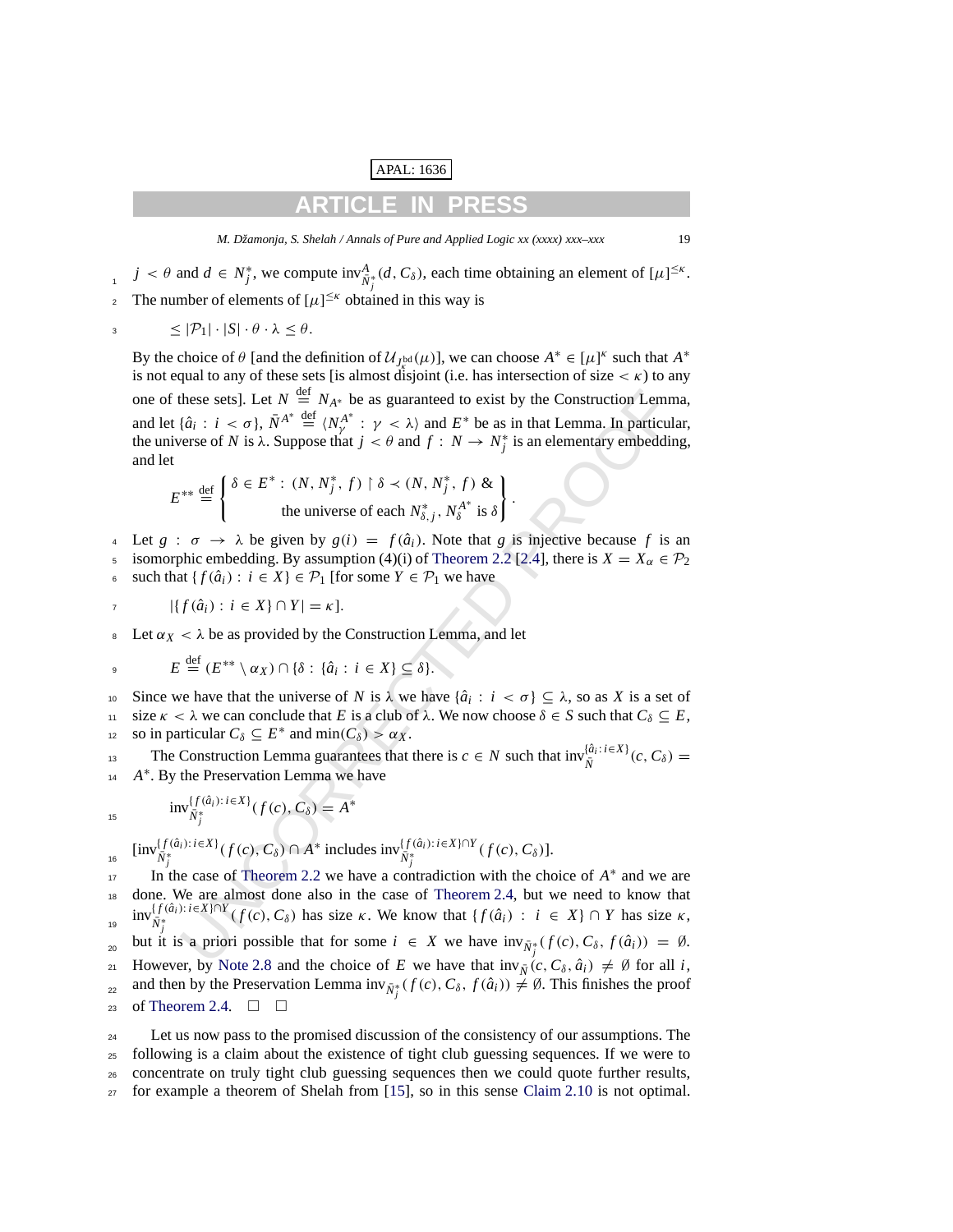

#### 20 *M. Džamonja, S. Shelah / Annals of Pure and Applied Logic xx (xxxx) xxx–xxx*

However for what we need in the main theorems tight club guessing sequences suffice;  $\frac{1}{2}$ hence the claim is formulated in a form that is not optimal but is sufficient, with a gain of  $\frac{2}{3}$ simplicity in presentation.

<span id="page-19-0"></span>**Claim 2.10.** *Suppose that*  $\kappa < \lambda$  *are regular.* 4

(1) *If*  $\kappa^+ < \lambda$  *then there is a truly tight* ( $\kappa, \kappa, \lambda$ ) *club guessing sequence.* (2) If  $\kappa = cf(\mu) \leq \mu$  and  $\mu^+ < \lambda$  then there is a tight  $(\mu, \lambda)$  guessing sequence.

**Proof.** (1) This is proved in  $[22]$ , 1.3(a)]. An alternative proof is to deduce the statement from Claim 1.6. of [15] (for uncountable  $\kappa$ ) by letting  $P_{\delta} = \{C_{\delta}\}\$ for  $\delta \in S$ . (2) If  $\mu^{++} < \lambda$  we simply find a truly tight  $(\mu^+, \mu^+, \lambda)$  sequence  $\langle E_\delta : \delta \in S \rangle$ , which 9 exists by (1), and then let  $C_{\delta}$  be the first  $\mu$  elements of  $E_{\delta}$ . If  $\lambda = \mu^{++}$ , the statement is proved in  $[22]$ , 1.3(b)]. Alternatively, this follows from the partial square for successors  $11$ of regulars proved in [[14], Section 4].  $\Box$  $\Box$ 

**Remark 2.11.** A problematic but natural case for  $(2)$  in Claim 2.10 would be when  $\frac{1}{3}$  $\kappa = cf(\mu) < \mu$  and  $\lambda = \mu^+$ . The conclusion still "usually" holds (i.e. it holds in most 14 natural models of set theory). 15

 $f(x) = \text{tr}(\mu) \leq \mu$  and  $\mu^+ < \lambda$  men mere is a right  $(\mu, \lambda)$  guessing sequence.<br> **of.** (1) This is proved in [[22], 1.3(a)]. An alternative proof is to deduce the sta<br>
In Claim 1.6. of [15] (for uncountable  $\kappa$ ) by le Let us now comment on the assumptions (3) and (4) used in Theorems 2.2 and [2.4.](#page-14-0)  $\frac{16}{6}$ An impatient reader might have accused us at this point of unnecessary generalisation  $17$ and introduction of too many cardinals into the theorem, only to obscure the real issues. <sup>18</sup> Why not set  $\kappa = \mu = \sigma$ ? The reason is that in this case (2) would prevent us from  $\eta$ fulfilling (4). For example, suppose that  $\kappa^{\lt k} = \kappa$  and we are considering the requirements 20 of [Theorem 2](#page-13-1).2. We can let *P* of size  $\theta \stackrel{\text{def}}{=} \kappa^k$  be a family of almost disjoint elements of 21 [ $\kappa$ ]<sup> $\kappa$ </sup>. Let  $\langle g_j : j < \theta \rangle$  be some sequence enumerating all increasing enumerations of the 22 elements of *P*. Hence for  $j \neq j'$  the set  $\{\gamma : g_j(\gamma) = g_{j'}(\gamma)\}$  has size  $\lt \kappa$ . Suppose 23 that  $P_1$  and  $P_2$  exemplify that (3) and (4) hold with  $\sigma = \kappa$ , and assume also that (1)  $\epsilon$ and (2) hold with  $\mu = \kappa$ . Let  $\mathcal{P}_2 = \{X_\alpha : \alpha < \alpha^* \leq \lambda\}$ . For every  $j < \theta$  there is 25  $\alpha(j) < \alpha^*$  such that  $\{g_j(i) : i \in X_{\alpha(j)}\} \in \mathcal{P}_1$ . Since  $|\mathcal{P}_1|, \lambda < \theta$ , there is  $A \in \mathcal{P}_1$  such 26 that  $B_A \stackrel{\text{def}}{=} \{j < \theta : \{g_j(i) : i \in X_{\alpha(j)}\} = A\}$  has size at least  $\lambda^+$ . Since  $|\mathcal{P}_2| \leq \lambda$ , there 27 is  $\beta$  such that 28

$$
|\{j : \alpha(j) = \beta \& \{g_j(i) : i \in X_{\alpha(j)}\} = A\}| \geq \lambda^+.
$$

This is a contradiction to the fact that the elements of  $P$  are almost disjoint.

In fact the situation that is natural for us to consider is when  $\mu$  is a strong limit singular,  $\frac{31}{21}$ because of the following Claim, which follows from the "generalised *GCH*" theorem of  $\frac{32}{2}$ Shelah proved in [17] (Theorem 0.1).

<span id="page-19-1"></span>**Claim 2.12.** *Suppose that*  $\theta$  *is a strong limit singular cardinal (for example*  $\theta = \mathbb{L}_{\omega}$ ) *and* 34 *that*  $\kappa = cf(\kappa)$  *and*  $\lambda$  *satisfy*  $\theta \in (\kappa, \lambda]$ *. Then for every large enough regular*  $\sigma \in (\kappa, \theta)$ *,* 35 *there are*  $P_1$ ,  $P_2$  *satisfying parts* (4) *of the assumptions of [Theorem](#page-13-1)* [2.2](#page-13-1) *and*  $|P_1|$ ,  $|P_2| \leq \lambda$ . 36

**Proof.** By Theorem 0.1 of [\[17\]](#page-22-18) for every large enough regular  $\sigma \in (\kappa, \theta)$  there is a family  $37$  $P = P(\sigma)$  of elements of  $[\lambda]^\sigma$  whose size is  $\lambda$  and such that any element of  $[\lambda]^\sigma$  can be covered by the union of  $\langle \sigma \rangle$  members of  $\mathcal P$  (in the notation of [\[17\]](#page-22-18),  $\lambda^{[\sigma]} = \lambda$ ). Let us  $\sim$  39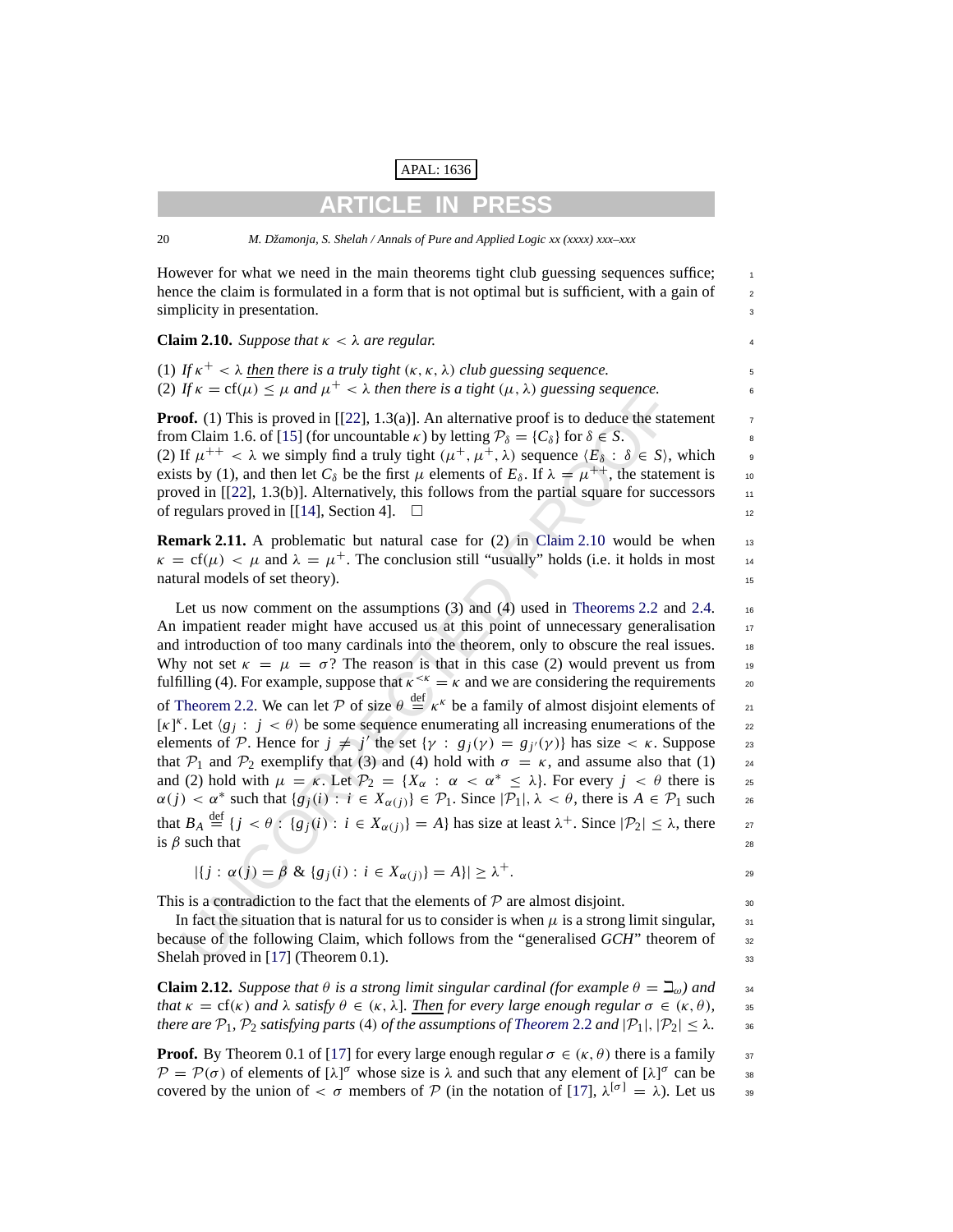## **ARTICLE**

*M. Džamonja, S. Shelah / Annals of Pure and Applied Logic xx (xxxx) xxx–xxx* 21

fix such a  $\sigma$  and let  $\mathcal{P} = \mathcal{P}(\sigma)$ . Let  $\mathcal{P}_2 = [\sigma]^k$ , so since  $\theta$  is a strong limit we have <sup>2</sup> |*P*2| < θ ≤ λ. Let *P*<sup>1</sup> be the family of all subsets of size κ of the elements of *P*, so  $|\mathcal{P}_1| \leq \lambda \cdot \sigma^k \leq \lambda.$ <br>4 Suppose now th

Suppose now that  $g : \sigma \to \lambda$  is injective; hence the range of *g* is an element of  $[\lambda]^\sigma$ . By 5 the choice of *P* and the regularity of  $\sigma$  there is  $Z \in \mathcal{P}$  such that  $\text{Rang}(g) \cap Z$  has size  $\sigma$ . 6 Let *Y* be any subset of *Z* of size *κ*, so *Y* ∈ *P*<sub>1</sub>. Letting *X* be such that {*g*(*i*) : *i* ∈ *X*} = *Y* we have that *X* ∈ *P*<sub>2</sub> since *p* is injective.  $\Box$ 

*γ* we have that *X*  $\in$  *P*<sub>2</sub> since *g* is injective.  $\Box$ 

8 Putting together Claims 2.10 and 2.12 we can see that our non-universality results apply <sup>9</sup> in a large number of set-theoretic situations that are known to be consistent, and moreover <sup>10</sup> follow just from the assumptions on the cardinal arithmetic:

<span id="page-20-0"></span>11 **Corollary 2.13.** Suppose that  $\theta$  is a strong limit singular cardinal and that  $\kappa$ ,  $\mu$  and  $\lambda$ <sup>12</sup> *satisfy*

(1) cf( $\mu$ ) =  $\kappa < \theta < \mu < \mu^+ < \lambda = cf(\lambda)$ ,

$$
14 \quad (2) \lambda < \mu^k.
$$

*Then for any theory T of size*  $\lt \lambda$  *satisfying the oak property, we have* univ(*T*,  $\lambda$ )  $\geq \mu^k$ .

In the [T](#page-19-1)aura Term of the state of the state of the state of the state of Equinomeric parameter Claims 2.10 and 2.12 we can see that our non-universality results appear the promotion of the assumptions on the cardinal ar <sup>16</sup> **Proof.** The assumptions in (1) specifically say that  $\lambda > \mu^+$ . By Claim 2.10, assumption <sup>17</sup> (1) of [Theorem 2](#page-13-1).2 is satisfied. By Claim 2.12, assumption (4) of Theorem 2.2 is satisfied 18 for all large enough regular  $\sigma \in (\kappa, \theta)$ . The conclusion follows by Theorem 2.2.  $\Box$ 

<sup>19</sup> We shall now show that a conclusion similar to the one obtained in Corollary 2.13 can <sup>20</sup> be obtained from an assumption whose *negation* is not known to be consistent (i.e. for all 21 we know this assumption is true just in  $ZFC$ ).

<span id="page-20-2"></span>**Claim 2.14.** *Suppose that*  $\kappa$  *and*  $\lambda$  *are regular and*  $\lambda \geq \kappa^{+\omega+1}$ *. Further suppose that* 

<span id="page-20-1"></span>
$$
for some n, \operatorname{cov}(\lambda, \kappa^{+n+1}, \kappa^{+n+1}, \kappa^{+n}) = \lambda. \tag{\ast}_{\lambda, \kappa}
$$

*z*4 *Then for any n showing that* (\*), *k*) *holds, letting*  $\sigma = \kappa^{+n}$  *we have that clause* (4) *of the* 25 *assumptions of Theorem 2.4 holds with some*  $P_1$ ,  $P_2$  *satisfying*  $|P_1|$ ,  $|P_2| \leq \lambda$ *.* 

<sup>26</sup> Here we use the familiar pcf notation:

**27 Notation 2.15.** For cardinals  $\lambda \geq \mu \geq \theta \geq \sigma$  we let cov( $\lambda, \mu, \theta, \sigma$ ) be the smallest possible size of a family  $P$  of elements of  $[\lambda]^{<\mu}$  such that every element of  $[\lambda]^{<\theta}$  is covered 29 by the union of  $< \sigma$  elements of  $\mathcal{P}$ .

**Proof.** By the choice of *n* there is  $P_0 \subseteq [\lambda]^{\kappa^{+n}}$  with  $|P_0| \leq \lambda$  and such that for every *A* ∈  $[\lambda]^{k^{+n}}$  there are  $\alpha < k^{+n}$  and  $A_i \in \mathcal{P}_0$  for  $i < \alpha$  such that  $A \subseteq \bigcup_{i < \alpha} A_i$ . As  $\kappa$  is regular, cf( $[\kappa^{+n}]^{\kappa}$ ,  $\subseteq$ )  $\leq \kappa^{+n+1}$ . Let  $\mathcal{P}_2 \subseteq [\sigma]^{\kappa}$  exemplify this. For  $A \in \mathcal{P}_0$  let  $h_A$  be a 33 one-to-one function from  $\sigma$  onto A, and let  $\mathcal{P}_1 = \{h_A \cap B : A \in \mathcal{P}_0, B \in \mathcal{P}_2\}$ . We have that  $|\mathcal{P}_1|, |\mathcal{P}_2| \leq \lambda$  and that  $\mathcal{P}_1 \subseteq [\lambda]^k$ .

35 As for the clause (i) of (4), let an injective  $g : \sigma \to \lambda$  be given. By the choice of  $\mathcal{P}_1$ , there are  $\alpha < \sigma$  and  $A_i \in \mathcal{P}_0$  for  $i < \alpha$  such that  $\text{Rang}(g) \subseteq \bigcup_{i < \alpha} A_i$ . Hence for some  $i < \alpha$  we have  $|\text{Rang}(g) \cap A_i| = \sigma$ . Let  $B = \{ \zeta < \sigma : h_A(\zeta) \in \text{Rang}(g) \}$ , so  $B \in [\sigma]^{\sigma}$ . *i* < *α* we have  $|Range(g) ∩ A_i| = σ$ . Let  $B = \{ζ < σ : h_{A_i}(ζ) \in Range(g)\}$ , so  $B ∈ [σ]<sup>σ</sup>$ .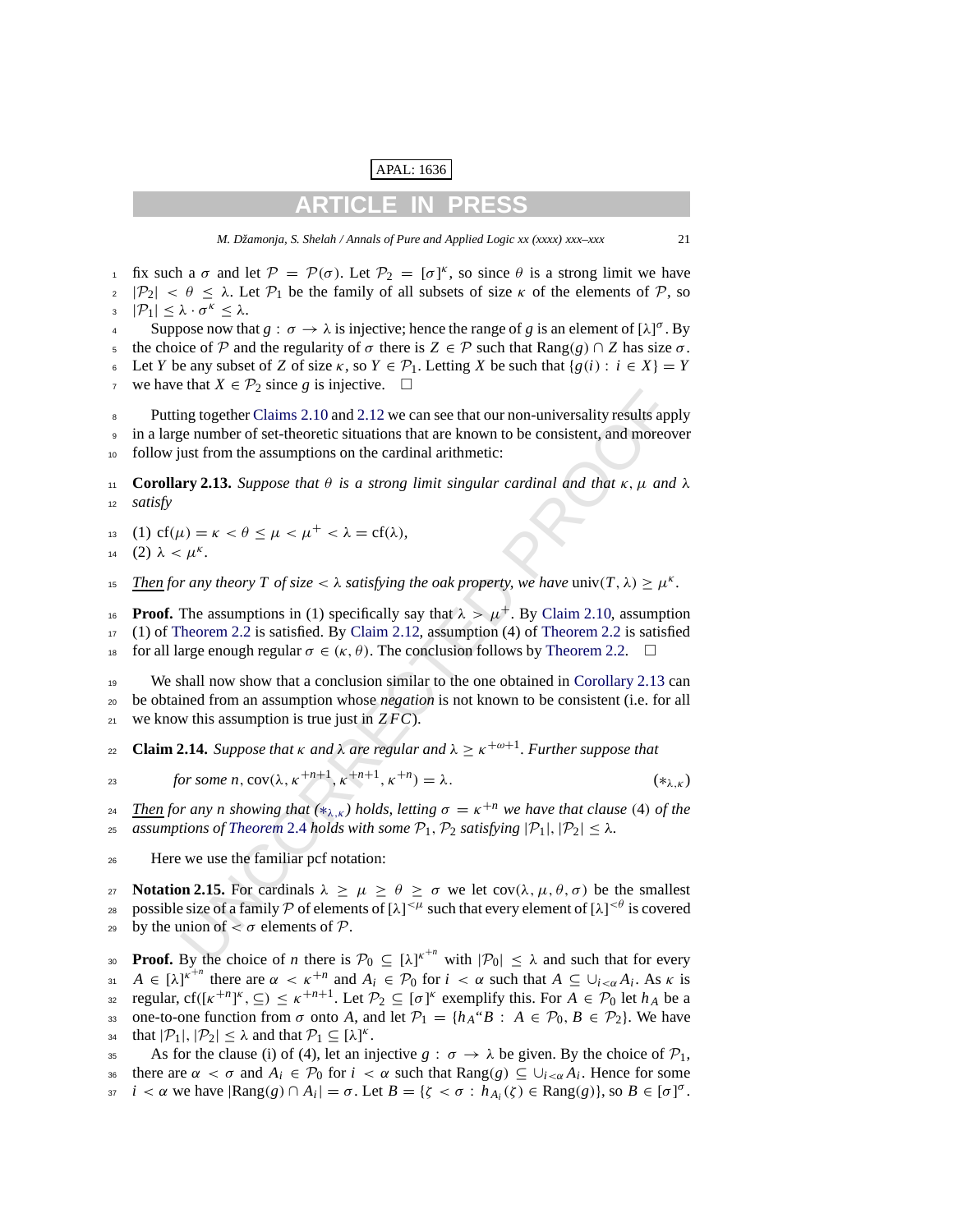### **ARTICLE**

22 *M. Džamonja, S. Shelah / Annals of Pure and Applied Logic xx (xxxx) xxx–xxx*

sfy pp $\Gamma$ <sub>(ef(x)</sub>)( $\chi$ )  $\geq \lambda$  is finite,<br>
and the consistency of whose negation is not known. By the "cov versus pp" if<br>
12], II 5.4, we have that for every  $n \geq 1$ ,<br>  $\text{cov}(\lambda, \kappa^{+n+1}, \kappa^{+n+1}, \kappa^{+n}) = \text{sup}[\text{pp}_{\Gamma(\k$ Hence for some  $B' \in \mathcal{P}_2$  we have  $|B \cap B'| = \kappa$ . Let  $Y = h_{A_i}$  " $B'$ , so  $Y \in \mathcal{P}_1$ . Now choose  $X \in \mathcal{P}_2$  that includes  $\{\varepsilon < \sigma : g(\varepsilon) \in Y\}$ , so clearly  $|\{g(i) : i \in X\} \cap Y| = \kappa$ .  $\square$ **Remark 2.16.** In the notation of [Claim 2.14,](#page-20-2) the failure of  $(*_{\lambda,K})$  is not known to be  $\infty$ consistent for any  $\lambda$ ,  $\kappa$  as above. For example, consider the hypothesis (F) of [\[15\]](#page-22-13) Section 6, 4 which states:  $\frac{5}{5}$ for every  $\lambda$  the set of singular cardinals  $\chi < \lambda$  whose cofinality is uncountable and that 6 satisfy  $pp_{\Gamma(\text{cf}(\chi))}(\chi) \geq \lambda$  is finite, and the consistency of whose negation is not known. By the "cov versus pp" theorem of [12], II 5.4, we have that for every  $n \geq 1$ , cov( $\lambda, \kappa^{+n+1}, \kappa^{+n+1}, \kappa^{+n}$ ) = sup{pp<sub> $\Gamma(\kappa^{+n})$ </sub>( $\chi$ ) :  $\chi \in [\kappa^{+n+1}, \lambda]$ , cf( $\chi$ ) =  $\kappa^{+n}$ }, 100 so Hypothesis (F) implies (\*<sub>λ,κ</sub>). One can see from the proof of Claim 2.14 that for our 11 purposes even weaker statements suffice. 12 **Corollary 2.17.** *Suppose that* 13 (1) cf( $\mu$ ) =  $\kappa < \mu < \mu^+ < \lambda$ ,  $(2)$   $(*_{\lambda,k})$ *, and* 15 (3)  $\lambda < \mathcal{U}_{J_{\alpha}^{\text{bd}}}(\mu)$ .  $\sum_{k=1}^{n}$  ( $\mu$ ). *Then for every theory T of size*  $\lt \lambda$  *satisfying the oak property we have* univ( $T, \lambda$ )  $\geq$  17  $\mathcal{U}_{J^{bd}}(\mu)$ .  $\mathcal{L}_{\kappa}^{\text{bd}}(\mu).$ **Proof.** The conclusion follows by Claim 2.10, 2.14 and Theorem 2.4.  $\Box$  $\Box$ Let us also comment on the connection between the assumptions of Theorems [2.2](#page-13-1) and  $\qquad$  20 [2.4.](#page-14-0) If  $\aleph_0 < \kappa = \text{cf}(\mu) < \mu$  and for all  $\theta < \mu$  we have  $\theta^k < \mu$ , then  $\text{pp}_{J_{\kappa}^{\text{bd}}}(\mu) = \mu^{\kappa} = \mathcal{U}_{J_{\kappa}^{\text{bd}}}$  $\chi_{K}^{\text{bd}}(\mu)$  22 (by [12], Chapter VII, Section 1). <sup>23</sup> **Uncited references** <sup>24</sup>  $[11,13,19]$ . **Acknowledgements** <sup>26</sup> The authors thank the United States–Israel Binational Science Foundation and NSF 27 for their support during the preparation of this paper, and Mirna Džamonja thanks the 28 Academic Study Group for their support during the summer of 1999 and Leverhulme Trust <sub>29</sub> for their grant number F/00204B.  $30\frac{1}{2}$  solutions are not as a set of their grant number F/00204B. **References** 31 [1] S. Argyros, Y. Benyamini, Universal WCG Banach spaces and universal Eberlein compacts, Israel Journal <sup>32</sup>

<span id="page-21-0"></span>of Mathematics 58 (1987) 305–320. <sup>33</sup>